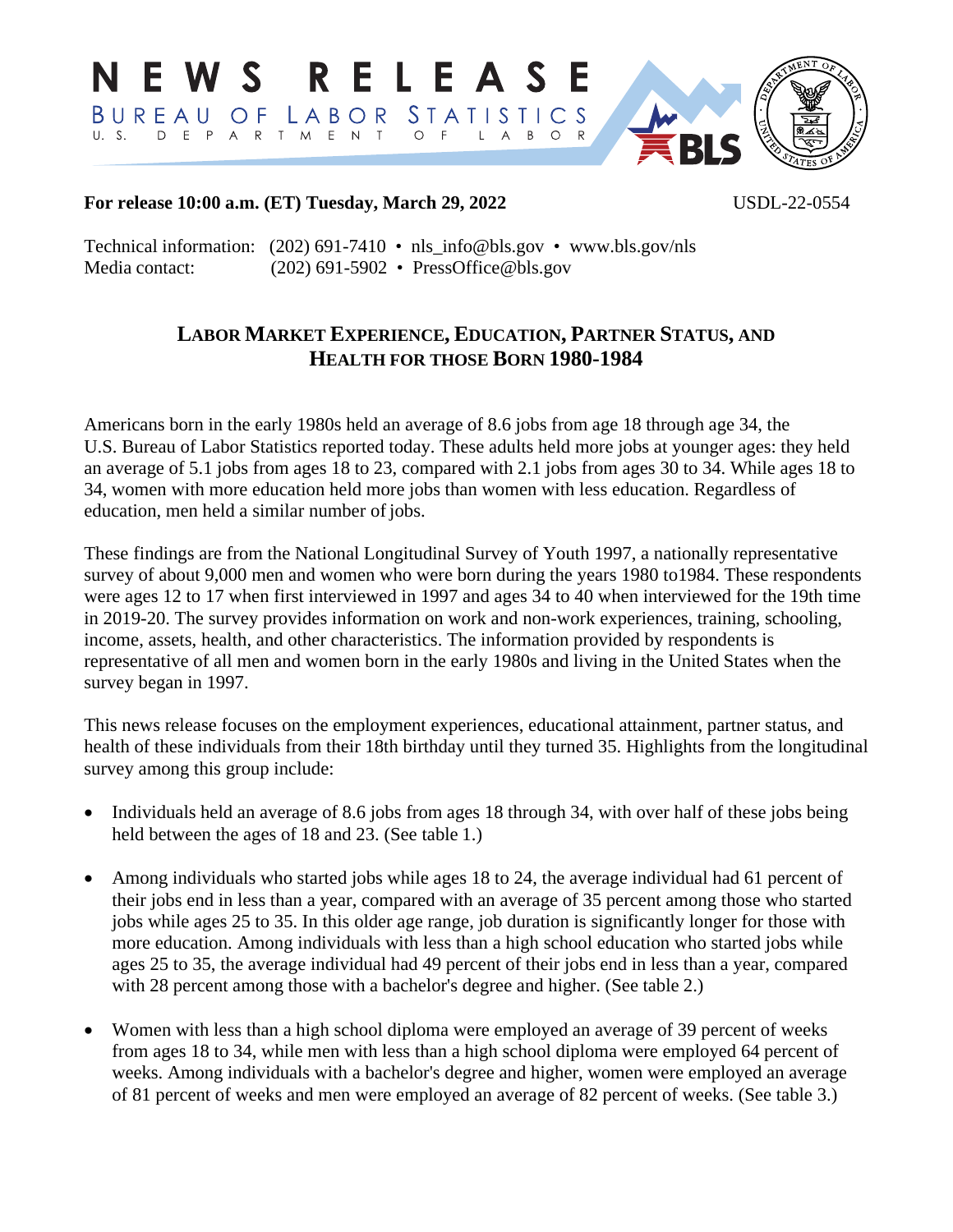- Individuals were employed for an average of 75 percent of weeks from ages 18 to 34. This varied across age brackets: from ages 18 to 23 individuals were employed 70 percent of weeks, from ages 24 to 29 individuals were employed 78 percent of weeks, and from ages 30 to 34 individuals were employed 79 percent of weeks. (See table 4.)
- At their 25th birthday, 29 percent of women had received a bachelor's degree and higher, compared with 21 percent of men. By their 35th birthday, 39 percent of women held a bachelor's degree and higher, compared with 29 percent of men. Seventy-six percent of women had at least attended some college by age 35, compared with 66 percent of men. (See table 5.)
- At the time of their 35th birthday, 53 percent of individuals were married, 17 percent were cohabiting, and 31 percent were single. The percent of individuals who were married varied by education; those with higher levels of education were more likely to be married and less likely to be cohabiting than those with lower levels of education. (See table 6.)
- Men who were single at age 35 were employed 71 percent of the weeks from ages 18 to 34, compared with 84 percent of weeks for those who were married at age 35 and 77 percent for those who were cohabiting. The percentage of weeks employed varied less by partner status for women; women who were single at age 35 were employed 70 percent of the weeks from ages 18 to 34, compared with 73 percent of weeks for those who were married and 72 percent for those who were cohabiting. (See table 7.)
- The percent of individuals reporting that their health limits the kind or amount of work they can do increased as they aged. At 25 years of age, 6 percent of individuals reported that their health limits the kind or amount of work they can do, while at 35 years of age, 9 percent were limited. (See table 8.)

## **Employment Experiences from Age 18 through Age 34**

Americans born in 1980-84 held an average of 8.6 jobs from ages 18 through 34, with over half of these jobs held from ages 18 to 23. Men held an average of 8.5 jobs and women held an average of 8.7 jobs. Women at higher levels of educational attainment held more jobs than women at lower levels. Women with a bachelor's degree and higher held 9.1 jobs from ages 18 through 34, compared with 6.8 jobs for female high school dropouts. Men held a similar number of jobs regardless of their level of educational attainment. (See table 1.) A job is defined as a period of work, including gaps, with a particular employer. (See the Technical Note for additional information on the definition of a job.)

Examining employment experiences by smaller age brackets shows individuals held fewer jobs in each subsequent age bracket. Individuals held an average of 5.1 jobs in the 6-year period from ages 18 to 23. The number of jobs individuals held dropped to 3.3 jobs in the 6-year period from ages 24 to 29, and then dropped further to 2.1 jobs in the 5-year period from ages 30 to 34. The pattern of individuals holding fewer jobs as they aged was similar across groupings by sex, race and ethnicity, and level of educational attainment. The diminishing slope in Chart 1 shows the decline in rate at which workers change jobs as they age.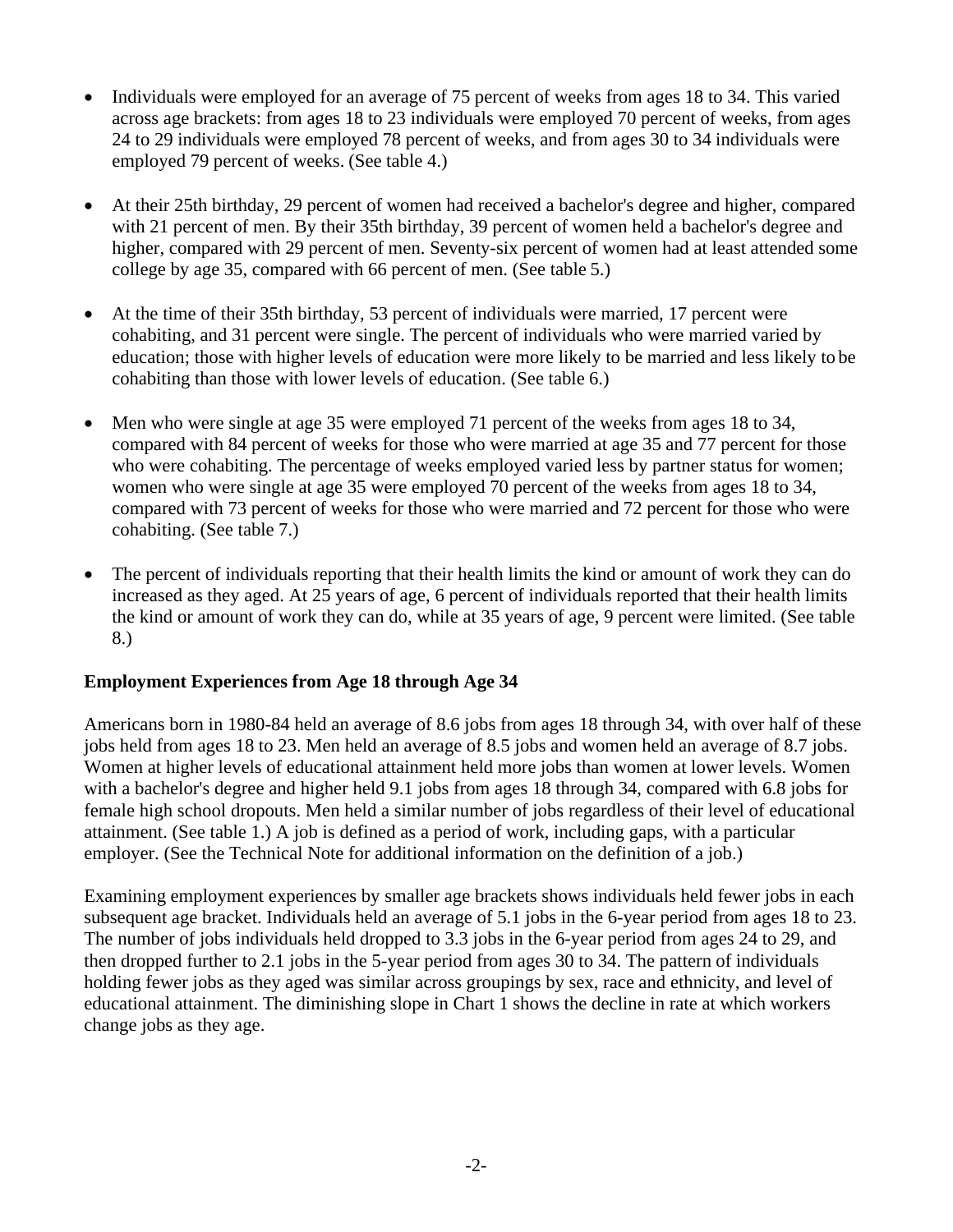

## **Duration of Employment Relationships**

The length of time a worker remains with an employer increased with the age at which the worker began the job. Of the jobs begun between ages 18 to 24, the average worker had 61 percent of jobs end in less than a year and 95 percent of jobs end in less than 6 years. Among jobs begun when 25 to 34 years old, the average worker had 35 percent of jobs end in less than a year and 71 percent end in less than 6 years.

Job duration is also related to education. Seventy percent of the jobs started by those with less than a high school diploma while ages 18 to 24 ended within a year, compared with 60 percent of jobs started at those ages by the average individual with a bachelor's degree and higher. (See table 2.)

Among individuals with less than a high school diploma who started jobs when they were 25 to 34 years of age, the average individual had 49 percent of these jobs end in less than a year and 81 percent end in less than 6 years. In comparison, for the average individual with a bachelor's degree and higher who started jobs at those ages, 28 percent of the jobs ended in under 1 year and only 65 percent ended in less than 6 years.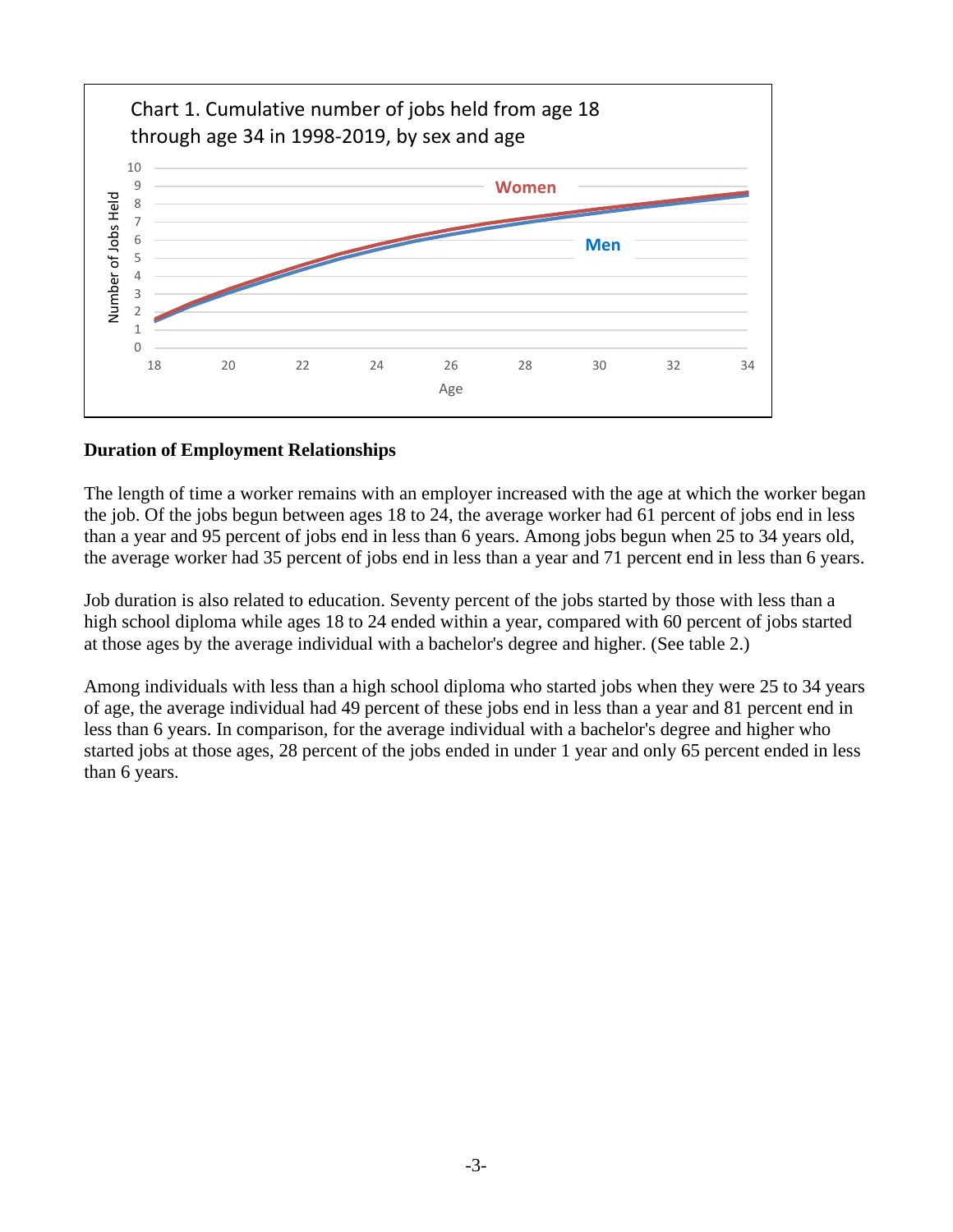## **Percent of Weeks Employed, Unemployed, and Not in the Labor Force**

On average, individuals born in 1980-84 were employed during 75 percent of all the weeks from age 18 through age 34, unemployed—that is, without a job but seeking work—6 percent of the weeks, and not in the labor force—that is, neither working nor seeking work—19 percent of the weeks. (See table 3.)

As a group, individuals with higher levels of educational attainment were employed for a higher percentage of weeks and unemployed for a lower percentage of weeks than individuals with lower levels of education. The percentage of weeks not in the labor force decreased with increases in educational attainment.

Men were more active in the labor market than women from ages 18 to 34. As a group, they spent less time not in the labor force than women (15 percent compared with 23 percent) and more time employed (79 percent compared with 72 percent). This pattern is also seen at each level of educational attainment except among those with a bachelor's degree and higher. Women with a bachelor's degree and higher spent almost the same proportion of weeks employed as similarly educated men (81 percent and 82 percent, respectively).

Employment gaps existed between racial and ethnic groups. On average, White individuals were employed during 78 percent of the weeks that occurred from age 18 through age 34, Hispanic or Latino individuals were employed during 75 percent of the weeks, and Black individuals were employed during 67 percent of the weeks.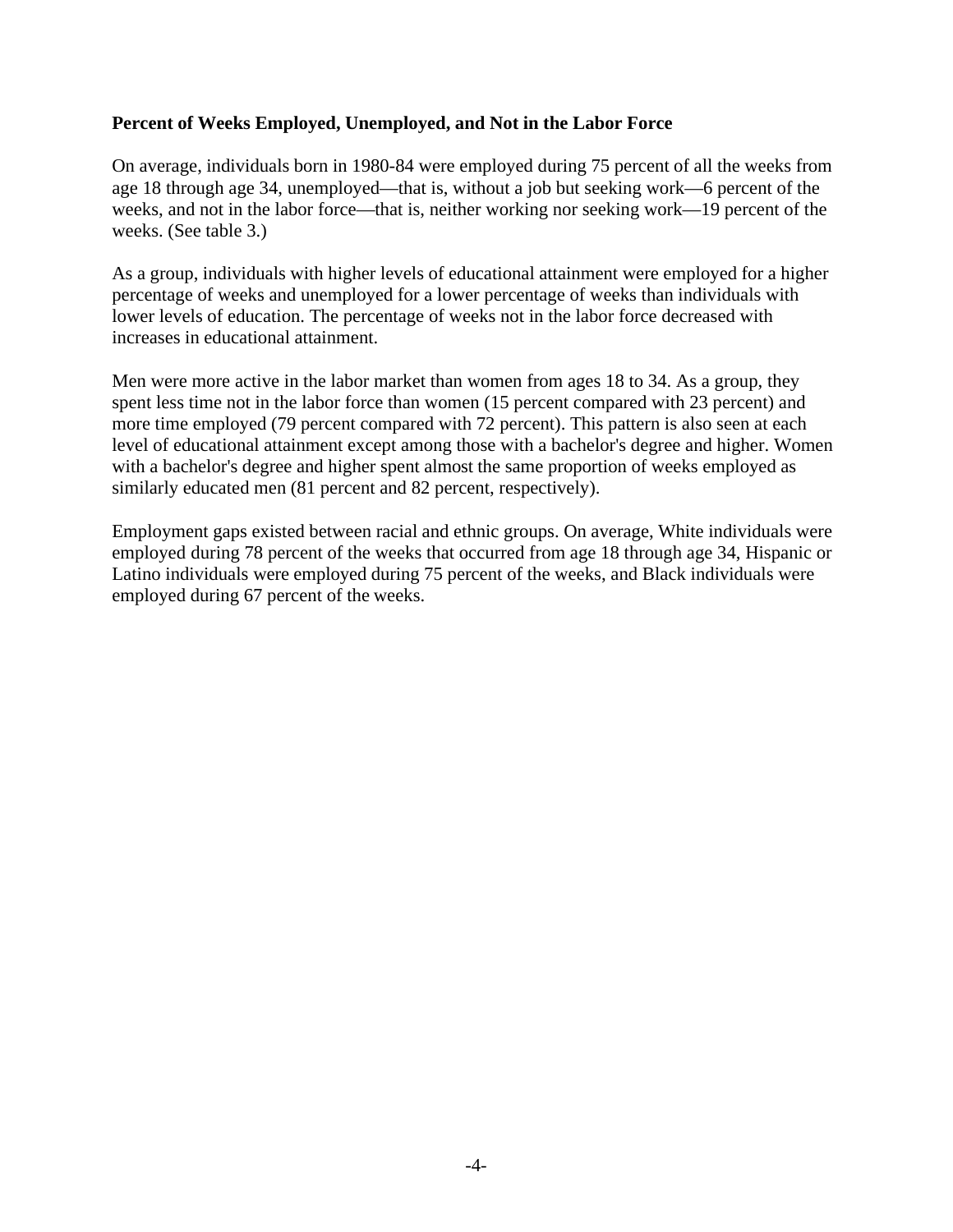

The employment gap between White and Black individuals is more pronounced at lower levels of educational attainment. White high school dropouts spent 57 percent of weeks employed from ages 18 through 34, while Black dropouts spent 39 percent of weeks employed during these ages. The gap is smaller among those who held a bachelor's degree and higher. White college graduates spent 82 percent of weeks employed, while Black college graduates spent 80 percent of weeks employed. (See chart 2.)

The employment gap between Hispanic or Latino and Black individuals is also more pronounced at lower levels of educational attainment. Hispanic or Latino dropouts spent 60 percent of weeks employed from ages 18 through 34, while Black dropouts spent 39 percent of weeks employed during these ages. Hispanic or Latino and Black college graduates spent a similar percentage of weeks employed (81 percent compared with 80 percent). (See chart 2.)

Individuals spent 70 percent of weeks employed from ages 18 to 23, 78 percent of weeks employed from ages 24 to 29, and 79 percent of weeks employed from ages 30 to 34. Men spent 71 percent of weeks employed from ages 18 to 23; this increased to 82 percent of weeks from ages 24 to 29 and then increased slightly to 84 percent from ages 30 to 34. Women spent 69 percent of weeks employed from ages 18 to 23; this increased to 74 percent of weeks from ages 24 to 29 and remained elevated, at 73 percent, from ages 30 to 34. Men were employed a higher percentage of weeks than women within all age brackets. (See table 4.)

As these individuals aged, they generally spent less time out of the labor force. Men spent 22 percent of weeks not in the labor force from 18 to 23 years of age, and 11 percent of weeks out of the labor force from ages 24 to 29 and ages 30 to 34. Women spent 26 percent of weeks out of the labor force from ages 18 to 23, and 20 percent and 23 percent of weeks out of the labor force at ages 24 to 29 and ages 30 to 34, respectively. At ages 30 to 34, women were about twice as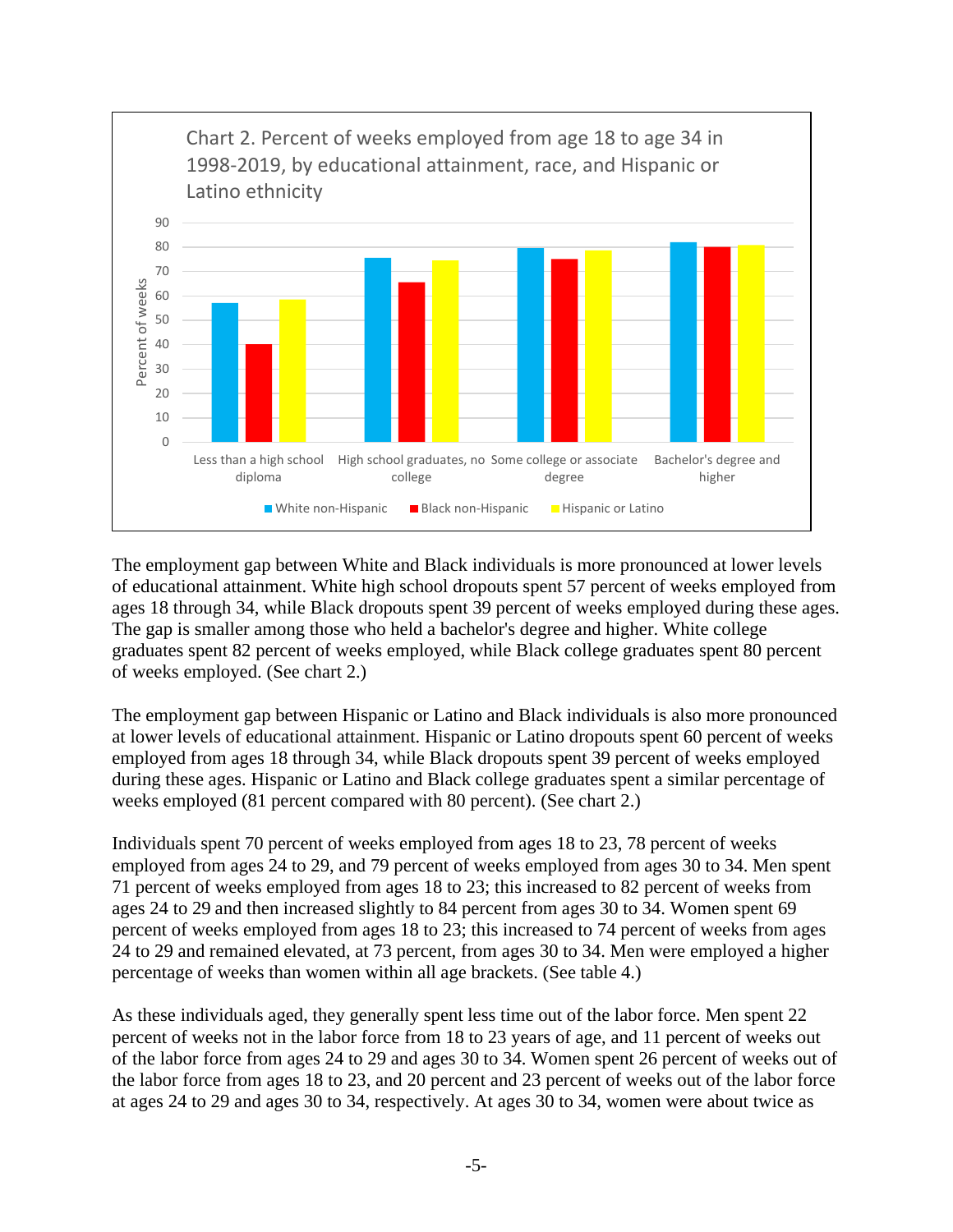

likely as men to not be in the labor force. (See chart 3.)

Employment gaps between racial and ethnic groups also existed within each age bracket analyzed. Within each age bracket, White workers were employed a higher percentage of weeks than both Black and Hispanic or Latino workers, and Hispanic or Latino workers were employed a higher percentage of weeks than Black workers.

## **Educational Attainment at Age 35**

At 35 years of age, 34 percent of individuals had received a bachelor's degree and higher while 37 percent had attended some college or received an associate degree without earning a bachelor's degree and higher. Twenty-three percent had a high school diploma or General Education Development (GED) credential and no further schooling. (See table 5.)

Women were more likely than men to have received a bachelor's degree and higher by age 25, and this gap continued to be seen at age 35. Twenty-one percent of men had earned a bachelor's degree and higher by age 25, compared with 29 percent of women. By 35 years of age, 29 percent of men had earned a bachelor's degree and higher compared to 39 percent of women. In this age group, 66 percent of men had either attended some college or received a bachelor's degree, compared with 76 percent of women. In addition to being more likely to attend college, women were more likely to have finished their college degree. Of the 76 percent of women who started college, 51 percent had received a bachelor's degree and higher by age 35. In comparison, of the 66 percent of men who started college, 44 percent had received a bachelor's degree and higher.

At age 35, there were large differences in educational attainment among racial and ethnic groups. Black and Hispanic or Latino individuals were more likely than White individuals to have dropped out of high school. In comparison, White individuals were more likely to have ever attended college (73 percent of White individuals, compared to 64 percent of Black individuals and 62 percent of Hispanic or Latino individuals) and nearly twice as likely to have received a bachelor's degree and higher by this age. Thirty-eight percent of White individuals had received a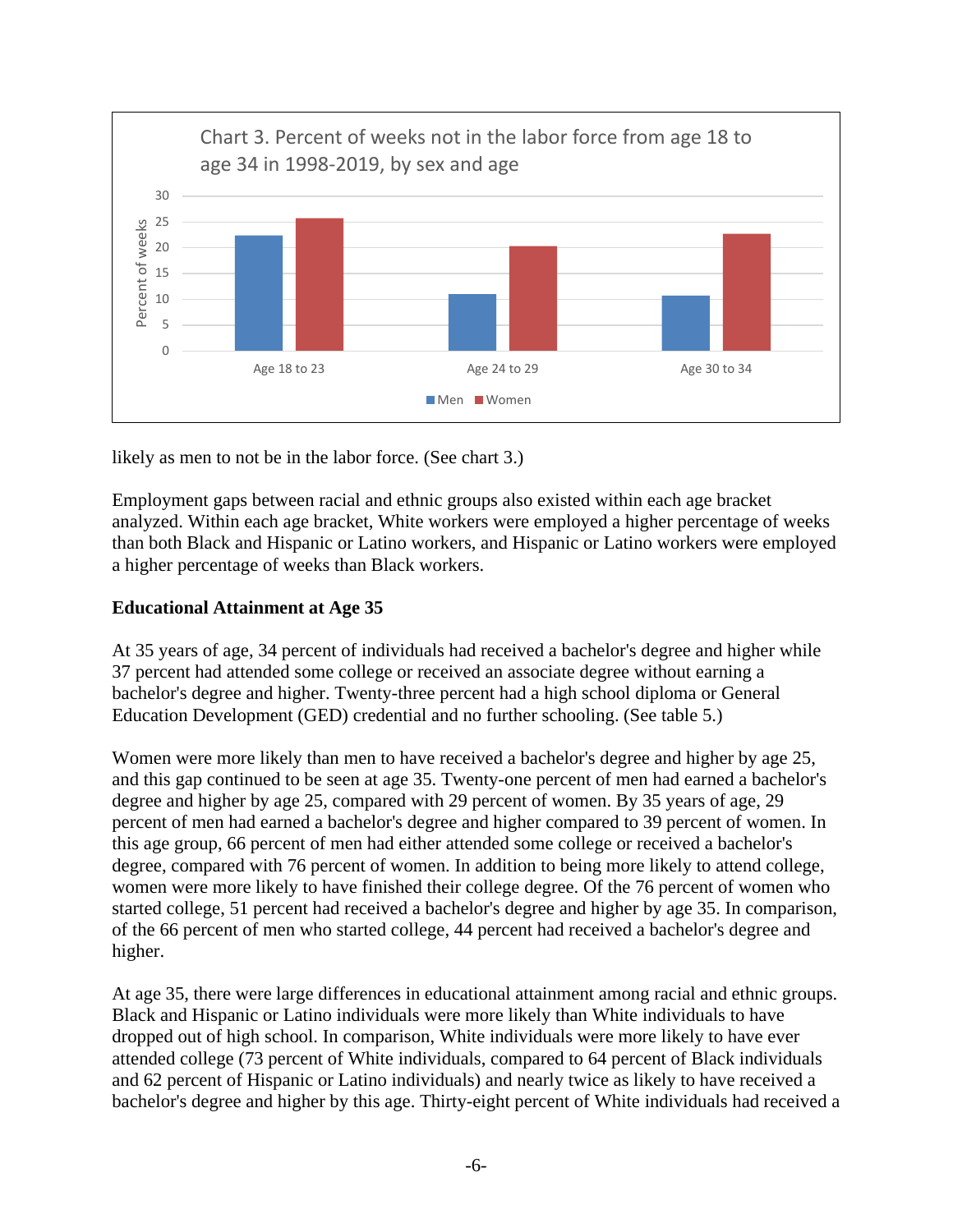bachelor's degree and higher at age 35, compared with 21 percent of both Black and Hispanic or Latino individuals.

Within each racial and ethnic group examined at age 35, women were more likely to have a bachelor's degree and higher than men. White women were more likely than White men to have received a bachelor's degree and higher (43 percent compared with 34 percent), Black women were more likely than Black men (27 percent compared with 16 percent), and Hispanic or Latino women were more likely than Hispanic or Latino men (24 percent compared with 18 percent) to have received a bachelor's degree and higher.

## **Partner Status and Employment Experiences**

At 25 years of age, 27 percent of Americans born during 1980-84 were married, 20 percent were cohabiting (unmarried and living with a partner), and 53 percent were single (not married and not living with a partner). Comparatively, at 35 years of age, 53 percent were married, 17 percent were cohabiting, and 31 percent were single. (See table 6.)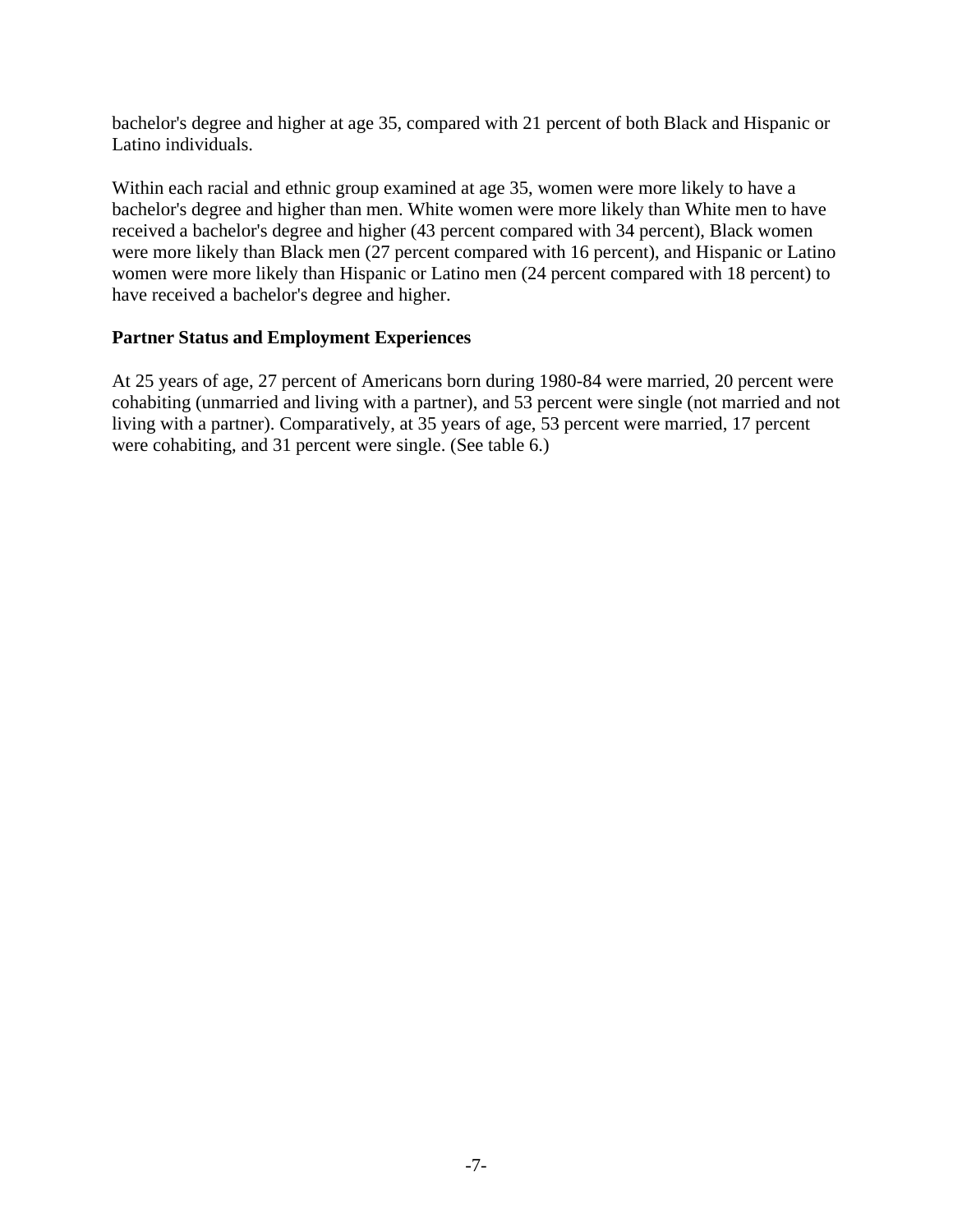

At age 35, those with higher levels of education were more likely to be married and less likely to be cohabiting than those with lower levels of education. At the time of their 35th birthday, 37 percent of high school dropouts, 43 percent of high school graduates with no college, 50 percent of individuals with some college or an associate degree, and 65 percent of college graduates were married. Twenty-five percent of those with less than a high school diploma were cohabiting, compared with only 11 percent of those with a bachelor's degree and higher. (See chart 4.)

Partner status varied greatly by race and ethnicity. Black individuals were more likely to be single than either White or Hispanic or Latino individuals. At 35 years of age, 53 percent of Black individuals were single, compared with 25 percent of White individuals and 33 percent of Hispanic or Latino individuals. Black individuals were significantly less likely to be married than either White individuals or Hispanic or Latino individuals (33 percent compared with 59 percent and 47 percent, respectively).

At both ages 25 and 35, women were more likely to be married and less likely to be single than men. By their 35th birthday, 55 percent of women were married, 30 percent were single, and 15 percent were cohabiting, while 50 percent of men were married, 32 percent were single, and 18 percent were cohabiting.

Compared with individuals who were single at age 35, those who were married worked more weeks from ages 18 to 34, spent fewer weeks unemployed, and spent fewer weeks not in the labor force. From ages 18 to 34, single individuals spent 71 percent of weeks employed, 8 percent of weeks unemployed, and 22 percent of weeks not in the labor force, while those who were married spent 78 percent of weeks employed, 4 percent of weeks unemployed, and 18 percent of weeks not in the labor force. Cohabiting individuals spent 75 percent of weeks employed, 7 percent of weeks unemployed, and 18 percent of weeks not in the labor force. (See table 7.)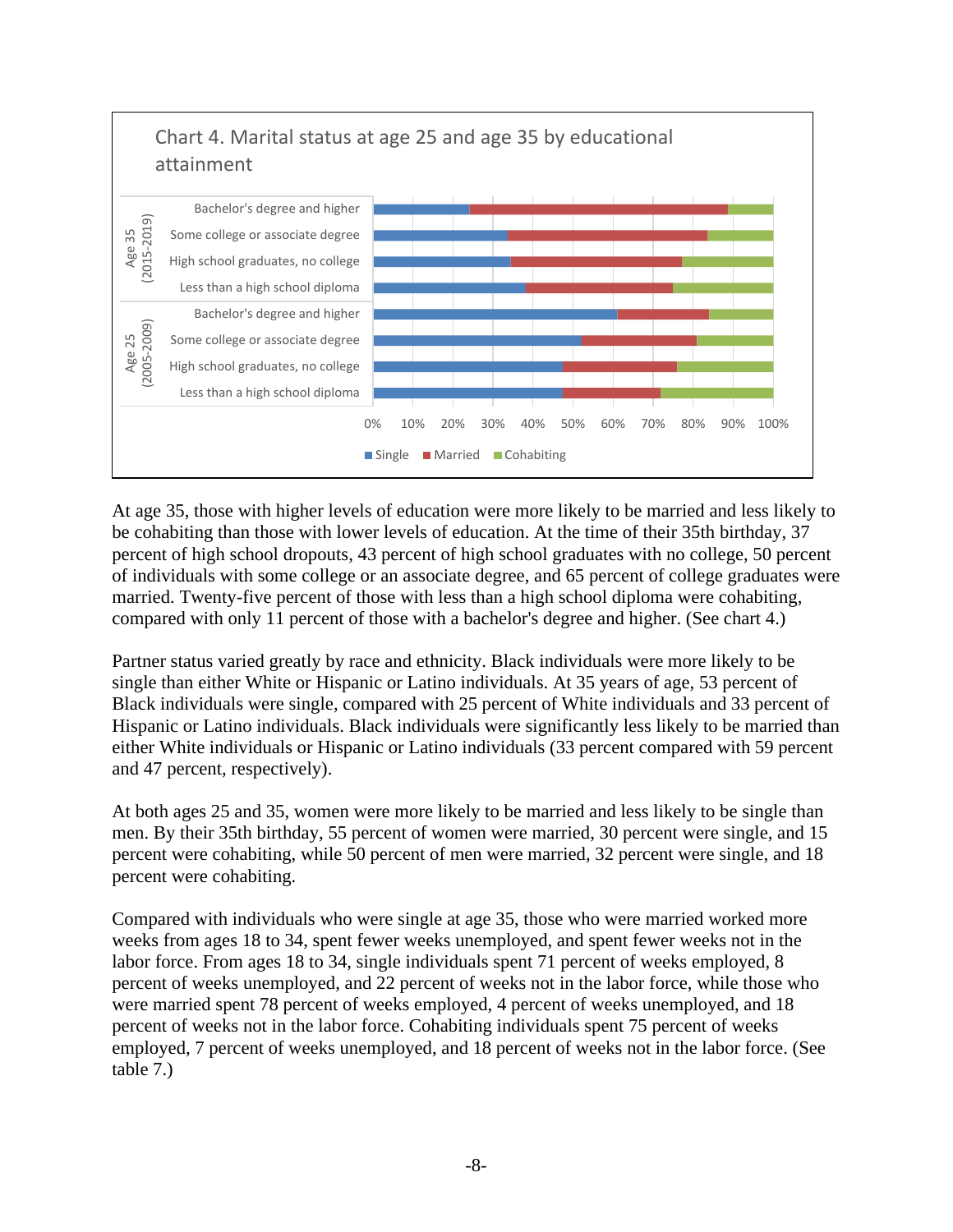

Men accounted for most of the variation in employment experiences by partner status. Men married at age 35 worked more weeks, were unemployed fewer weeks, and were less likely to be not in the labor force than either single or cohabiting men during ages 18-34. Men married at 35 spent 84 percent of weeks employed, compared with 71 percent for single men and 77 percent for cohabiting men. They spent 5 percent of weeks unemployed, compared with 9 percent for single men and 8 percent for cohabiting men. Married men spent 12 percent of weeks out of the labor force, compared with 20 percent for single men and 16 percent for cohabiting men. In contrast, there were limited differences in the employment experiences of women by partner status. Women who were married at age 35 were employed a slightly higher percentage of weeks than non-married women (73 percent compared with 70 percent for single women and 72 percent for cohabiting women) during ages 18-34 and were unemployed a lower percentage of weeks than either single or cohabiting women (4 percent compared with 7 percent and 6 percent, respectively). (See table 7 and chart 5.)

Married individuals also spent a higher percentage of weeks employed than single individuals within racial and ethnic groups. The differences were 80 percent compared with 73 percent among the White population, 72 percent compared with 64 percent among the Black population, and 77 percent compared with 73 percent among the Hispanic or Latino population.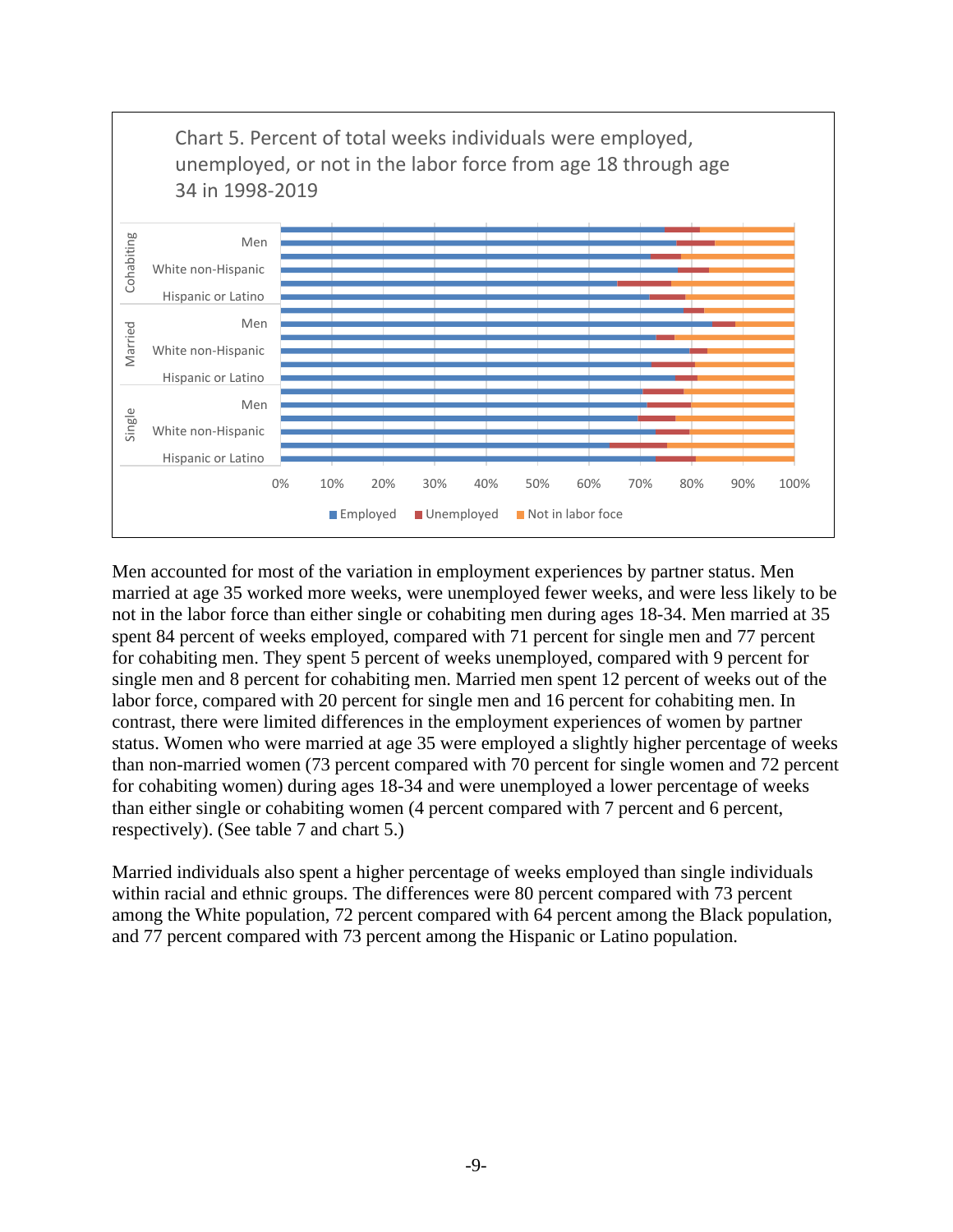

## **Health Limits and Work**

Individuals in this cohort report whether their health limits the kind or amount of work they can do; the percent of individuals reporting such limitations increased as they aged. At 25 years of age, 6 percent of Americans born during 1980-84 were limited in the kind or amount of work they can do; at 35 years of age, 9 percent were limited. (See table 8.)

At ages 25 and 35, those with lower levels of education were generally more likely to be limited in the kind or amount of work they can do than those with higher levels of education. By their 35th birthday, 23 percent of high school dropouts, 12 percent of high school graduates with no college, 9 percent of individuals with some college or an associate degree, and 4 percent of college graduates were limited in the kind or amount of work they can do. (See chart 6.)

Women were more likely than men to report that health limits the kind or amount of work they can do. At 25 years of age, 7 percent of women and 5 percent of men were limited in the kind or amount of work they can do; at 35 years of age, 11 percent of women and 7 percent of men were limited in the kind or amount of work they can do.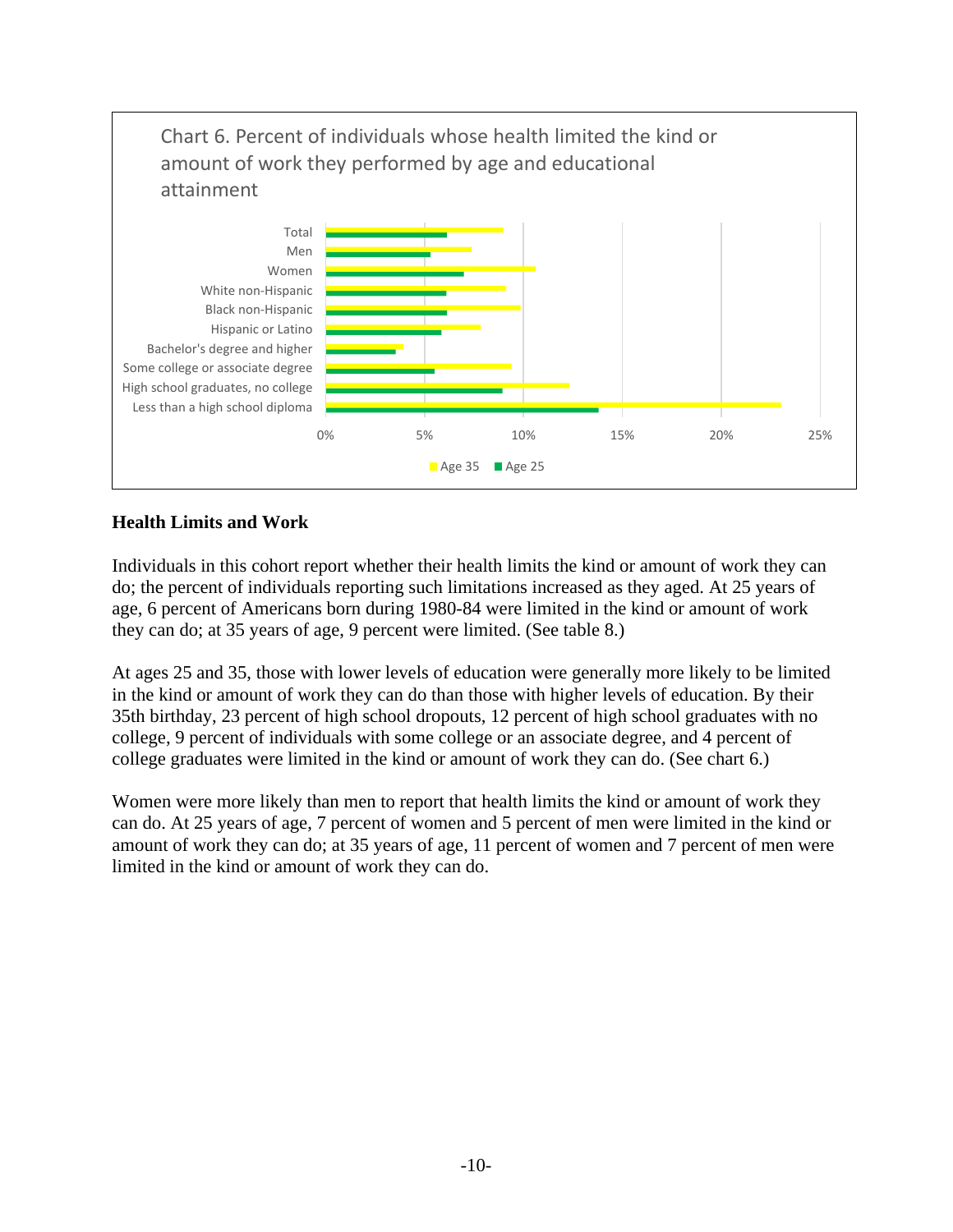# **Technical Note**

The estimates in this release were obtained using data from the first 19 rounds of the National Longitudinal Survey of Youth 1997 (NLSY97). This survey is conducted by the Center for Human Resource Research at The Ohio State University and the National Opinion Research Center at the University of Chicago under the direction and sponsorship of the U.S. Department of Labor's Bureau of Labor Statistics.

### **Sample**

The National Longitudinal Survey of Youth 1997 is a nationally representative sample of 8,984 young men and women who were ages 12 to 16 on December 31, 1996. This sample is composed of the following groups:

- A cross-sectional sample designed to represent the noninstitutionalized, civilian segment of young people living in the U.S. in 1997 and born between January 1, 1980, and December 31, 1984.
- Supplemental samples of Hispanic or Latino and Black youths living in the U.S. in 1997 and born between January 1, 1980, and December 31, 1984.

This sample size is not adjusted for sample members who have died.

Individuals were surveyed annually from 1997–2011 and bienniallysince2011.In the 2019-20 survey round, high response rates were maintained despite the potential adverse impacts that may have affected the behavior of respondents in the last several months of collection after the start of the COVID-19 pandemic. 6,947 individuals responded to the survey, for a retention rate of 77 percent (representing a 79 percent response rate among those sample members who are still living). Only these individuals are included in the estimates in this release. This release examines the period from respondents' 18th birthday until their 35th birthday. All results are weighted using the 2019-20 survey weights that correct for the oversampling, interview nonresponse, and permanent attrition from the survey. Prior NLSY97 news releases used weights based on the survey round a respondent turned a particular age. When weighted, the data represent all people who were born in the years 1980 to 1984 and living in the U.S. in 1997. Not represented by the survey are U.S. immigrants who were born from 1980 to 1984 and moved to the U.S. after 1997. NLSY97

sample members remain eligible to be interviewed during military service or if they become incarcerated or institutionalized.

### **Work history data**

The total number of jobs that people hold during their work life is an easy concept to understand but a difficult one to measure. Reliable estimates require a survey that interviews the same people over the course of their entire work life and keeps track of all the jobs they ever held. The NLSY97 tracks the number of jobs that people have held, but the respondents in this survey have many years of work life ahead of them. As the cohort continues to age, however, more complete information will become available.

A unique feature of the NLSY97 is that it collects the beginning and ending dates of all jobs held by a respondent so that a longitudinal history can be constructed of each respondent's work experiences. The NLSY97 work history data provide a week-byweek work record of each respondent from January 1, 1994, through the most recent survey date*.* These data contain information on the respondent's labor force status each week, the usual hours worked per week at all jobs, and earnings for all jobs. If a respondent worked at more than one job in any week, hours and earnings are obtained for additional jobs. When a respondent who missed one or more consecutive survey rounds is interviewed again, he or she is asked to provide information about all time since the last interview.

#### **Interaction between time and age in a longitudinal survey**

Because the NLSY97 is a longitudinal survey, meaning the same people are surveyed over time, the ages of the respondents change with each survey round. It is important to keep in mind this inherent link between the calendar years and the ages of the respondents. The youngest respondents in the sample (birth year 1984) turned 35 during calendar year 2019, whereas the oldest respondents (birth year 1980) turned 35 during calendar year 2015. Some respondents may not be used in all tables if information about their work history is incomplete.

As with age, the education attainment of individuals may change from year to year. Educational attainment is taken at the time of the respondents' 35th birthday. If a respondent had not earned a high school diploma or General Educational Development (GED) credential, he or she is counted as a high school dropout. Individuals with an associate degree or any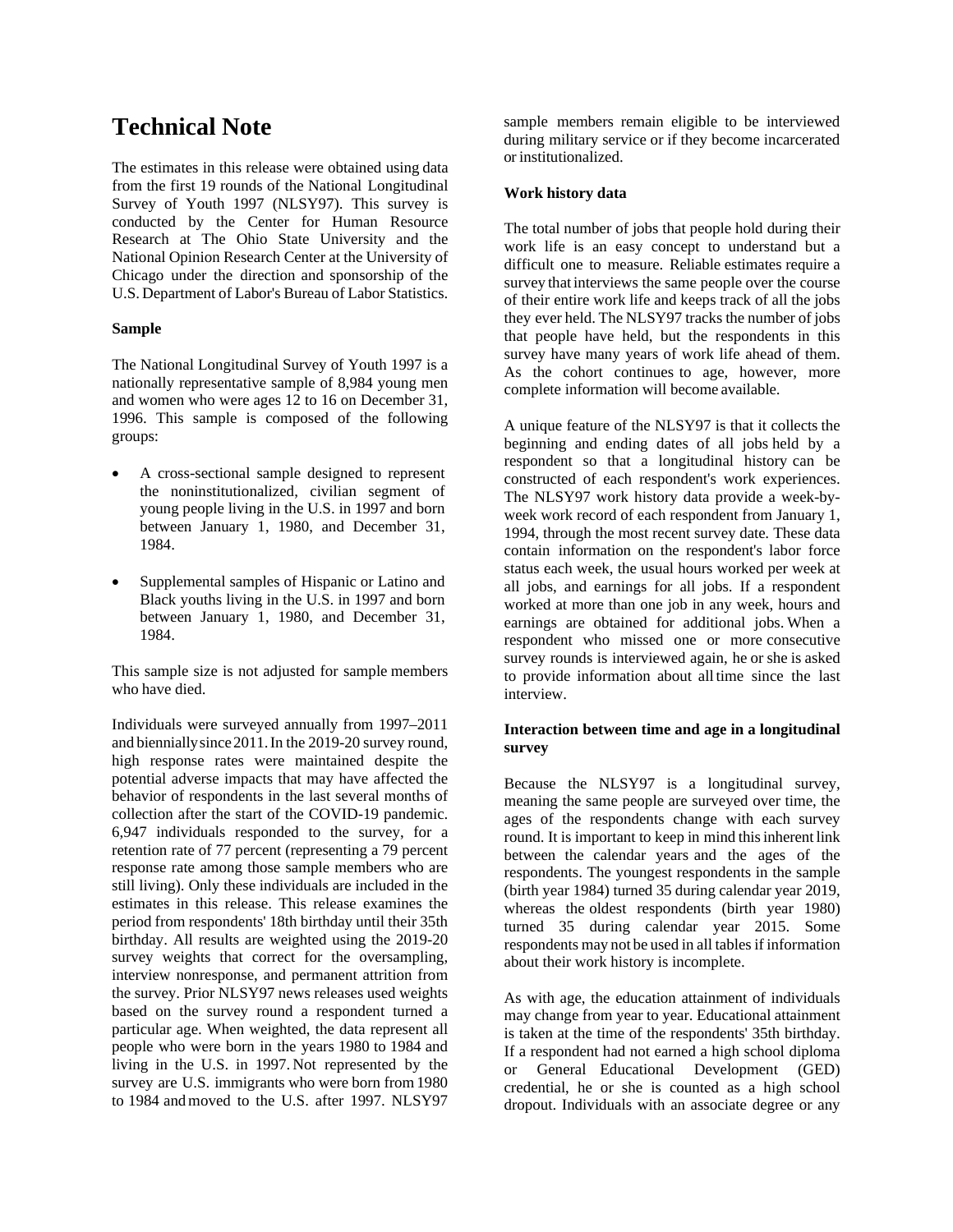enrollment in college after high school are counted as having some college.

### **Definitions**

*Job.* A job is defined as a period of work with a particular employer. Jobs are therefore employerbased, not position- based. If a respondent indicates that he or she left a job but in a subsequent survey returned to the same job, it would not be counted as a new job. For self- employed workers, each "new" job is defined by the individuals themselves.

*Employed.* The NLSY97 collects employment histories for civilian jobs and military service. Respondents are classified as employed if they did any work during the specified time period as paid employees, as self-employed proprietors of their own businesses, as unpaid workers in a business owned by a member of their family, or if they were serving in the Armed Forces.

*Unemployed.* Respondents are classified as unemployed if they did not work during the specified time period but reported that they looked for work or were on layoff from a job. No probing for intensity of job search is done.

*Not in the labor force*. Respondents are classified as not in the labor force if they did not work or look for work during the specified time period.

*Partner Status*. Partner status is determined during the month the individual turned 35. Respondents who are married but not living with their spouses are counted as married. To be marked as cohabitating, the respondent must be living with an individual of either gender for at least one month in a sexual relationship. Living with roommates or parents would not affect partner status. Respondents who are not married and not cohabitating are counted as single.

*Race and ethnic groups*. In this release, the findings are reported for non-Hispanic Whites, non-Hispanic Blacks, and Hispanics or Latinos. These groups are mutually exclusive but not exhaustive. Other groups, which are included in the overall totals, are not shown separately because their representation in the survey sample is not sufficiently large to provide statistically reliable estimates. In other BLS publications, estimates usually are published for White individuals, Black individuals, and Hispanic or Latino individuals, but these groups are not mutually exclusive. The term Hispanic or Latino is considered to be an ethnicity group, and Hispanic or Latino individuals can be of any race. Most other BLS publications include estimates for Hispanic or Latino individuals in the White and Black race groups in addition to the Hispanic or Latino ethnicity group.

If you are deaf, hard of hearing, or have a speech disability, please dial 7-1-1 to access telecommunications relay services.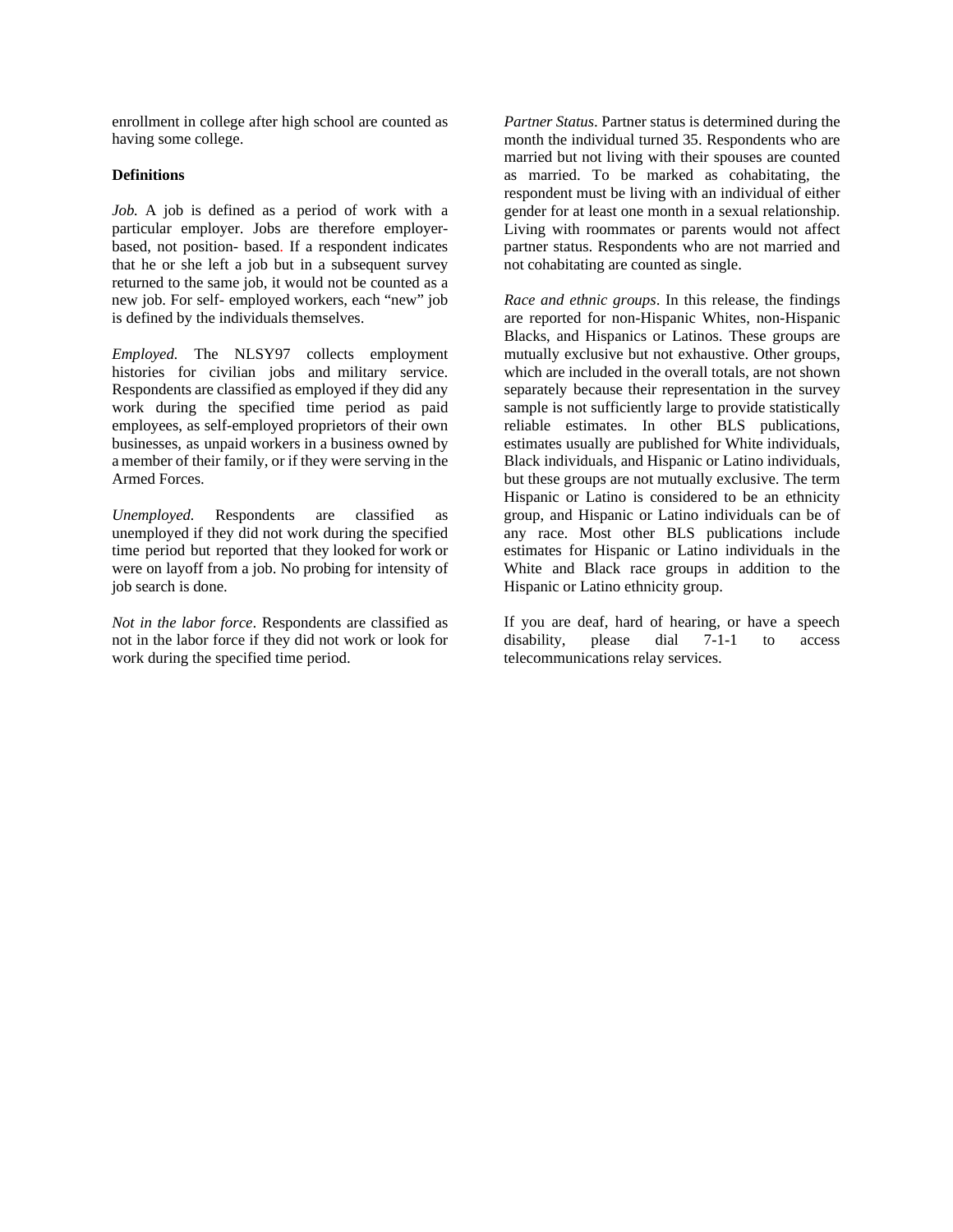**Table 1. Number of jobs held by individuals from age 18 through age 34 in 1998-2019 by educational attainment, sex, race, Hispanic or Latino ethnicity, and age**

| Characteristic                                 | Average number of jobs for persons ages 18 to 34 in 1998-2019 <sup>1</sup> |                  |                  |                  |  |  |  |
|------------------------------------------------|----------------------------------------------------------------------------|------------------|------------------|------------------|--|--|--|
|                                                | Total <sup>2</sup>                                                         | Ages 18<br>to 23 | Ages 24<br>to 29 | Ages 30<br>to 34 |  |  |  |
|                                                |                                                                            |                  |                  |                  |  |  |  |
| Total, ages 18 to 34 in 1998-2019              | 8.6                                                                        | 5.1              | 3.3              | 2.1              |  |  |  |
| Less than a high school diploma                | 7.8                                                                        | 4.4              | 2.9              | 1.8              |  |  |  |
| High school graduates, no college <sup>3</sup> | 7.9                                                                        | 4.7              | 3.0              | 1.9              |  |  |  |
| Some college or associate degree               | 9.0                                                                        | 5.3              | 3.3              | 2.3              |  |  |  |
| Bachelor's degree and higher <sup>4</sup>      | 8.8                                                                        | 5.2              | 3.4              | 2.2              |  |  |  |
|                                                | 8.5                                                                        | 5.0              | 3.3              | 2.2              |  |  |  |
| Less than a high school diploma                | 8.5                                                                        | 5.0              | 3.2              | 2.0              |  |  |  |
| High school graduates, no college <sup>3</sup> | 8.2                                                                        | 4.9              | 3.2              | 2.0              |  |  |  |
| Some college or associate degree               | 8.9                                                                        | 5.2              | 3.3              | 2.3              |  |  |  |
| Bachelor's degree and higher <sup>4</sup>      | 8.3                                                                        | 4.8              | 3.3              | 2.2              |  |  |  |
|                                                | 8.7                                                                        | 5.2              | 3.2              | 2.1              |  |  |  |
| Less than a high school diploma                | 6.8                                                                        | 3.7              | 2.6              | 1.5              |  |  |  |
| High school graduates, no college <sup>3</sup> | 7.3                                                                        | 4.5              | 2.8              | 1.7              |  |  |  |
| Some college or associate degree               | 9.1                                                                        | 5.5              | 3.3              | 2.2              |  |  |  |
| Bachelor's degree and higher <sup>4</sup>      | 9.1                                                                        | 5.6              | 3.5              | 2.2              |  |  |  |
|                                                | 8.8                                                                        | 5.3              | 3.3              | 2.1              |  |  |  |
| Less than a high school diploma                | 8.7                                                                        | 5.1              | 3.1              | 2.0              |  |  |  |
| High school graduates, no college <sup>3</sup> | 7.9                                                                        | 4.9              | 3.0              | 1.9              |  |  |  |
| Some college or associate degree               | 9.2                                                                        | 5.5              | 3.3              | 2.3              |  |  |  |
| Bachelor's degree and higher <sup>4</sup>      | 8.9                                                                        | 5.4              | 3.5              | 2.2              |  |  |  |
|                                                | 8.4                                                                        | 4.7              | 3.2              | 2.2              |  |  |  |
| Less than a high school diploma                | 5.8                                                                        | 3.2              | 2.3              | 1.4              |  |  |  |
| High school graduates, no college <sup>3</sup> | 7.8                                                                        | 4.5              | 3.0              | 1.8              |  |  |  |
| Some college or associate degree               | 9.2                                                                        | 5.1              | 3.5              | 2.4              |  |  |  |
| Bachelor's degree and higher <sup>4</sup>      | 8.7                                                                        | 4.9              | 3.4              | 2.4              |  |  |  |
|                                                | 7.9                                                                        | 4.6              | 3.1              | 2.0              |  |  |  |
| Less than a high school diploma                | 7.7                                                                        | 4.2              | 3.0              | 1.9              |  |  |  |
| High school graduates, no college <sup>3</sup> | 7.6                                                                        | 4.4              | 3.0              | 1.9              |  |  |  |
| Some college or associate degree               | 8.0                                                                        | 4.8              | 3.0              | 2.1              |  |  |  |
| Bachelor's degree and higher <sup>4</sup>      | 8.2                                                                        | 4.7              | 3.3              | 2.2              |  |  |  |
|                                                |                                                                            |                  |                  |                  |  |  |  |

 $1$  Time span includes up to the month before the respondent's 35th birthday.

 $2$  Jobs that were held in more than one of the age categories were counted in each appropriate column, but only once in the total column.

<sup>3</sup> Includes individuals with a high school diploma or equivalent (General Education Development (GED)) credential.

<sup>4</sup> Includes individuals with bachelor's, master's, doctoral, and professional degrees.

 NOTE: This table excludes individuals who had not yet turned age 35 when interviewed in 2019-20. The National Longitudinal Survey of Youth 1997 consists of young men and women who were ages 12 to 16 on December 31, 1996. Race and Hispanic or Latino ethnicity groups are mutually exclusive but not exhaustive. Other race groups, which are included in the overall totals, are not shown separately because their representation in the survey sample is not sufficiently large to provide statistically reliable estimates. Educational attainment is determined during the month of the respondent's 35th birthday.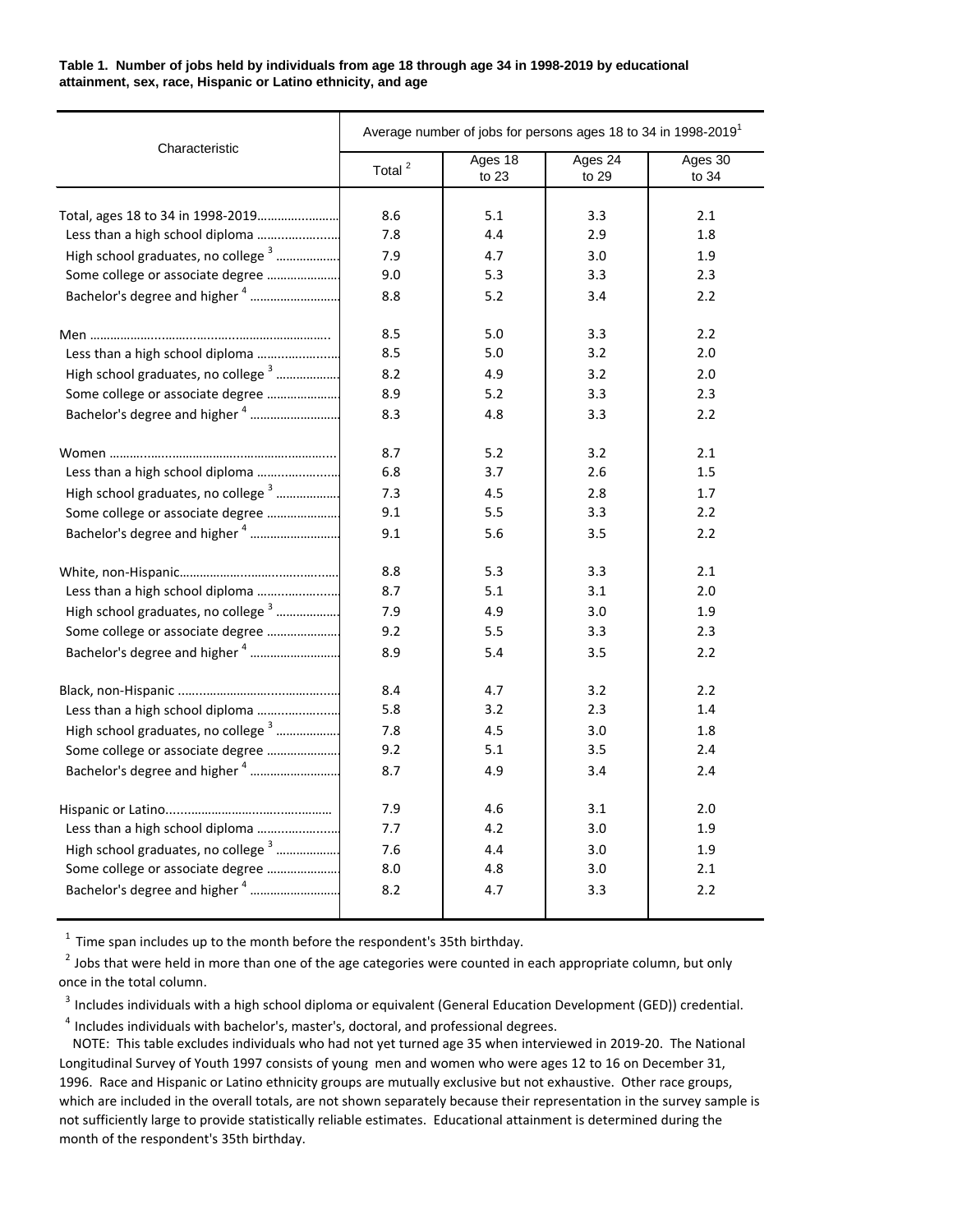**Table 2. Duration of employment relationship with a single employer for individuals who started jobs from age 18 through age 34 in 1998-2019 by age at start of job, educational attainment, sex, race, and Hispanic or Latino ethnicity**

|                                                | Cumulative percent distribution of duration<br>of completed employment relationships |       |       |                                                                |                       |                                         |  |  |
|------------------------------------------------|--------------------------------------------------------------------------------------|-------|-------|----------------------------------------------------------------|-----------------------|-----------------------------------------|--|--|
| Characteristic                                 | year                                                                                 | years | years | Less than $1$ Less than $2$ Less than $3$ Less than 6<br>years | Less than<br>13 years | of jobs<br>ongoing<br>in 2019<br>survey |  |  |
| Total, ages 18 to 24 in 1998-2009              | 61.1                                                                                 | 78.9  | 86.7  | 94.5                                                           | 96.0                  | 4.0                                     |  |  |
|                                                | 60.8                                                                                 | 78.1  | 86.0  | 93.7                                                           | 95.2                  | 4.8                                     |  |  |
|                                                | 61.4                                                                                 | 79.6  | 87.5  | 95.4                                                           | 96.8                  | 3.2                                     |  |  |
|                                                | 60.3                                                                                 | 78.0  | 86.1  | 94.2                                                           | 95.9                  | 4.1                                     |  |  |
|                                                | 67.0                                                                                 | 83.6  | 89.9  | 96.1                                                           | 96.9                  | 3.1                                     |  |  |
|                                                | 58.6                                                                                 | 77.3  | 85.5  | 94.0                                                           | 95.3                  | 4.7                                     |  |  |
| Less than a high school diploma                | 69.8                                                                                 | 84.1  | 89.4  | 94.7                                                           | 97.0                  | 3.0                                     |  |  |
| High school graduates, no college $1$          | 59.7                                                                                 | 76.3  | 83.9  | 92.8                                                           | 95.4                  | 4.6                                     |  |  |
| Some college or associate degree               | 62.1                                                                                 | 79.6  | 87.1  | 95.1                                                           | 96.0                  | 4.0                                     |  |  |
| Bachelor's degree and higher <sup>2</sup>      | 59.5                                                                                 | 79.0  | 87.9  | 95.0                                                           | 96.1                  | 3.9                                     |  |  |
| Total, ages 25 to 34 in 2005-2019              | 35.1                                                                                 | 51.5  | 60.3  | 70.7                                                           | 75.0                  | 25.0                                    |  |  |
|                                                | 33.8                                                                                 | 49.7  | 58.6  | 69.4                                                           | 73.5                  | 26.5                                    |  |  |
|                                                | 36.3                                                                                 | 53.3  | 62.0  | 72.0                                                           | 76.6                  | 23.4                                    |  |  |
| White, non-Hispanic                            | 34.0                                                                                 | 50.3  | 59.0  | 69.4                                                           | 74.0                  | 26.0                                    |  |  |
|                                                | 38.9                                                                                 | 55.6  | 65.1  | 75.2                                                           | 78.1                  | 21.9                                    |  |  |
|                                                | 35.3                                                                                 | 51.8  | 61.2  | 72.0                                                           | 76.6                  | 23.4                                    |  |  |
| Less than a high school diploma                | 48.9                                                                                 | 65.8  | 73.3  | 80.6                                                           | 83.9                  | 16.1                                    |  |  |
| High school graduates, no college <sup>1</sup> | 37.5                                                                                 | 53.5  | 62.2  | 72.1                                                           | 76.5                  | 23.5                                    |  |  |
| Some college or associate degree               | 37.8                                                                                 | 55.2  | 63.8  | 73.5                                                           | 77.2                  | 22.8                                    |  |  |
| Bachelor's degree and higher <sup>2</sup>      | 28.1                                                                                 | 43.6  | 52.9  | 65.0                                                           | 70.3                  | 29.7                                    |  |  |

 $1$  Includes individuals with a high school diploma or equivalent (General Education Development (GED)) credential.

 $2$  Includes individuals with bachelor's, master's, doctoral, and professional degrees.

 NOTE: This table excludes individuals who had not yet turned age 35 when interviewed in 2019-20. The National Longitudinal Survey of Youth 1997 consists of young men and women who were ages 12 to 16 on December 31, 1996. Race and Hispanic or Latino ethnicity groups are mutually exclusive but not exhaustive. Other race groups, which are included in the overall totals, are not shown separately because their representation in the survey sample is not sufficiently large to provide statistically reliable estimates. Educational attainment is determined during the month of the respondent's 35th birthday.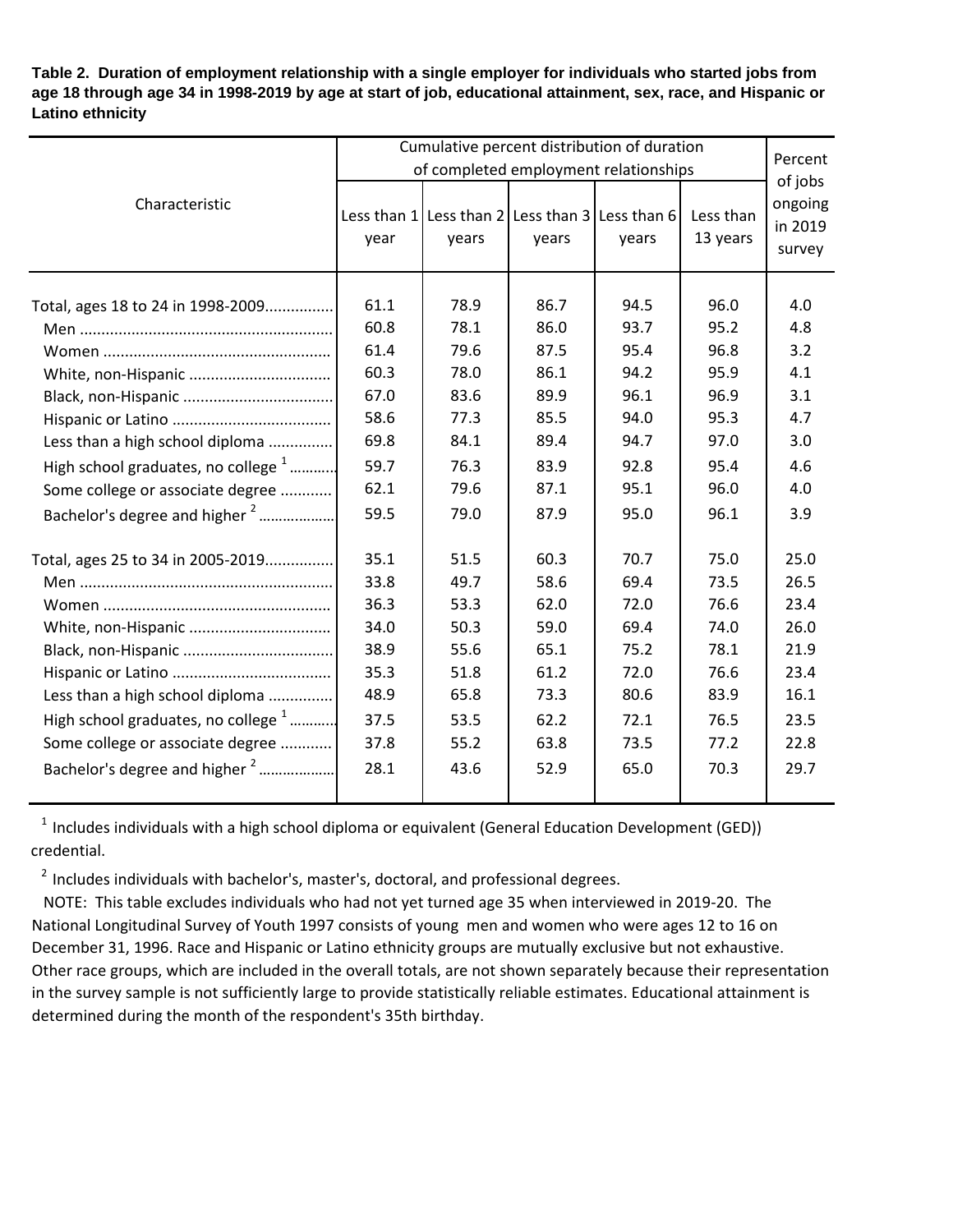**Table 3. Percent of weeks individuals were employed, unemployed, or not in the labor force from age 18 through age 34 in 1998-2019 by educational attainment, sex, race, and Hispanic or Latino ethnicity**

|                                                |              | Percent of total weeks while ages 18 to 34 in 1998-2019 |                    |
|------------------------------------------------|--------------|---------------------------------------------------------|--------------------|
| Characteristic                                 | Employed     | Unemployed                                              | Not in labor force |
|                                                | 75.3<br>53.1 | 5.8<br>11.3                                             | 18.9<br>35.6       |
| Less than a high school diploma                |              |                                                         |                    |
| High school graduates, no college <sup>1</sup> | 70.8         | 7.9                                                     | 21.3               |
| Some college or associate degree               | 76.2         | 6.1                                                     | 17.7               |
|                                                | 81.5         | 2.9                                                     | 15.6               |
|                                                | 78.7         | 6.4                                                     | 15.0               |
| Less than a high school diploma                | 64.3         | 12.4                                                    | 23.2               |
| High school graduates, no college <sup>1</sup> | 75.9         | 8.6                                                     | 15.5               |
| Some college or associate degree               | 80.5         | 6.2                                                     | 13.3               |
|                                                | 82.2         | 3.0                                                     | 14.7               |
|                                                | 71.8         | 5.1                                                     | 23.0               |
| Less than a high school diploma                | 39.4         | 9.9                                                     | 50.7               |
| High school graduates, no college <sup>1</sup> | 63.0         | 6.8                                                     | 30.2               |
| Some college or associate degree               | 71.8         | 6.0                                                     | 22.2               |
|                                                | 80.9         | 2.8                                                     | 16.3               |
|                                                | 77.6         | 4.7                                                     | 17.7               |
| Less than a high school diploma                | 56.7         | 10.5                                                    | 32.8               |
|                                                | 74.1         | 6.8                                                     | 19.1               |
| Some college or associate degree               | 77.7         | 5.0                                                     | 17.3               |
|                                                | 82.1         | 2.5                                                     | 15.4               |
|                                                | 66.9         | 10.2                                                    | 22.9               |
|                                                | 38.9         | 14.8                                                    | 46.3               |
| High school graduates, no college <sup>1</sup> | 60.8         | 12.2                                                    | 26.9               |
| Some college or associate degree               | 70.1         | 10.4                                                    | 19.5               |
|                                                | 80.2         | 5.3                                                     | 14.5               |
|                                                | 74.5         | 6.0                                                     | 19.5               |
| Less than a high school diploma                | 59.6         | 9.6                                                     | 30.8               |
| High school graduates, no college <sup>1</sup> | 70.5         | 7.5                                                     | 22.0               |
| Some college or associate degree               | 77.8         | 5.3                                                     | 16.9               |
|                                                | 80.9         | 3.6                                                     | 15.5               |
|                                                |              |                                                         |                    |

 $1$  Includes individuals with a high school diploma or equivalent (General Education Development (GED)) credential.

 $2$  Includes individuals with bachelor's, master's, doctoral, and professional degrees.

 NOTE: This table excludes individuals who had not yet turned age 35 when interviewed in 2019-20. The National Longitudinal Survey of Youth 1997 consists of young men and women who were ages 12 to 16 on December 31, 1996. Race and Hispanic or Latino ethnicity groups are mutually exclusive but not exhaustive. Other race groups, which are included in the overall totals, are not shown separately because their representation in the survey sample is not sufficiently large to provide statistically reliable estimates. Educational attainment is determined during the month of the respondent's 35th birthday.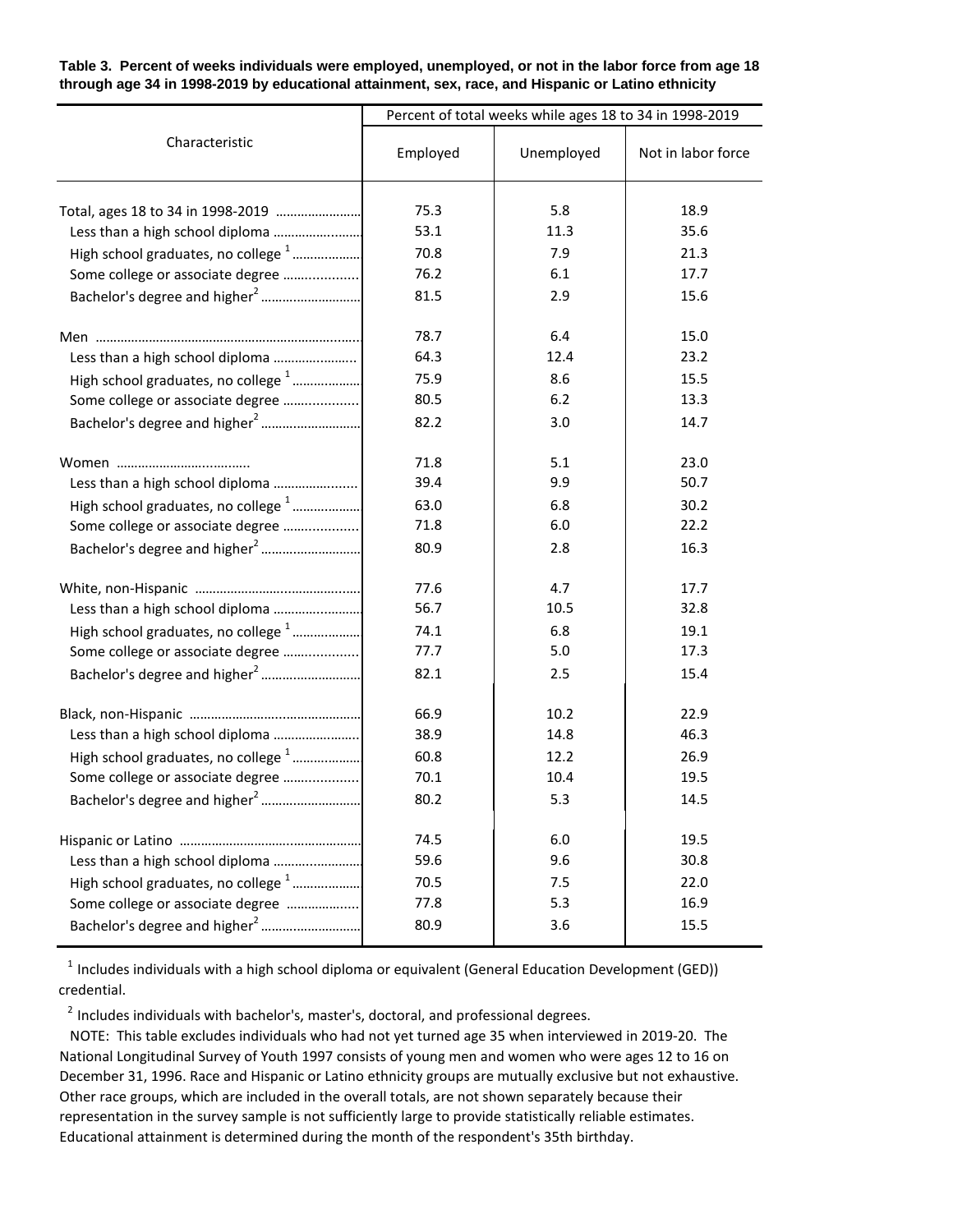### **Table 4. Percent of weeks individuals were employed, unemployed, or not in the labor force from age 18 through age 34 in 1998-2019 by age, educational attainment, sex, race, and Hispanic or Latino ethnicity**

|                                                 | Percent of total weeks |            |                    |  |  |  |
|-------------------------------------------------|------------------------|------------|--------------------|--|--|--|
| Age and characteristic                          | Employed               | Unemployed | Not in Labor Force |  |  |  |
|                                                 | 75.3                   | 5.8        | 18.9               |  |  |  |
|                                                 | 69.8                   | 6.1        | 24.0               |  |  |  |
|                                                 | 78.1                   | 6.3        | 15.6               |  |  |  |
|                                                 | 78.6                   | 4.8        | 16.6               |  |  |  |
|                                                 |                        |            |                    |  |  |  |
|                                                 | 78.7                   | 6.4        | 15.0               |  |  |  |
|                                                 | 70.9                   | 6.7        | 22.4               |  |  |  |
|                                                 | 82.0                   | 7.0        | 11.0               |  |  |  |
|                                                 | 84.0                   | 5.3        | 10.7               |  |  |  |
|                                                 | 71.8                   | 5.1        | 23.0               |  |  |  |
|                                                 | 68.7                   | 5.5        | 25.8               |  |  |  |
|                                                 | 74.1                   | 5.6        | 20.3               |  |  |  |
|                                                 | 72.9                   | 4.4        | 22.7               |  |  |  |
| White, non-Hispanic, ages 18 to 34 in 1998-2019 | 77.6                   | 4.7        | 17.7               |  |  |  |
|                                                 | 73.0                   | 4.9        | 22.1               |  |  |  |
|                                                 | 80.2                   | 5.2        | 14.6               |  |  |  |
|                                                 | 79.9                   | 3.9        | 16.2               |  |  |  |
| Black, non-Hispanic, ages 18 to 34 in 1998-2019 | 66.9                   | 10.2       | 22.9               |  |  |  |
|                                                 | 58.7                   | 10.9       | 30.4               |  |  |  |
|                                                 | 69.8                   | 11.0       | 19.2               |  |  |  |
|                                                 | 73.2                   | 8.7        | 18.1               |  |  |  |
| Hispanic or Latino, ages 18 to 34 in 1998-2019  | 74.5                   | 6.0        | 19.5               |  |  |  |
|                                                 | 69.1                   | 6.7        | 24.2               |  |  |  |
|                                                 | 77.5                   | 6.5        | 16.0               |  |  |  |
|                                                 | 77.6                   | 4.8        | 17.6               |  |  |  |
|                                                 |                        |            |                    |  |  |  |

 NOTE: This table excludes individuals who had not yet turned age 35 when interviewed in 2019-20. The National Longitudinal Survey of Youth 1997 consists of young men and women who were ages 12 to 16 on December 31, 1996. Race and Hispanic or Latino ethnicity groups are mutually exclusive but not exhaustive. Other race groups, which are included in the overall totals, are not shown separately because their representation in the survey sample is not sufficiently large to provide statistically reliable estimates.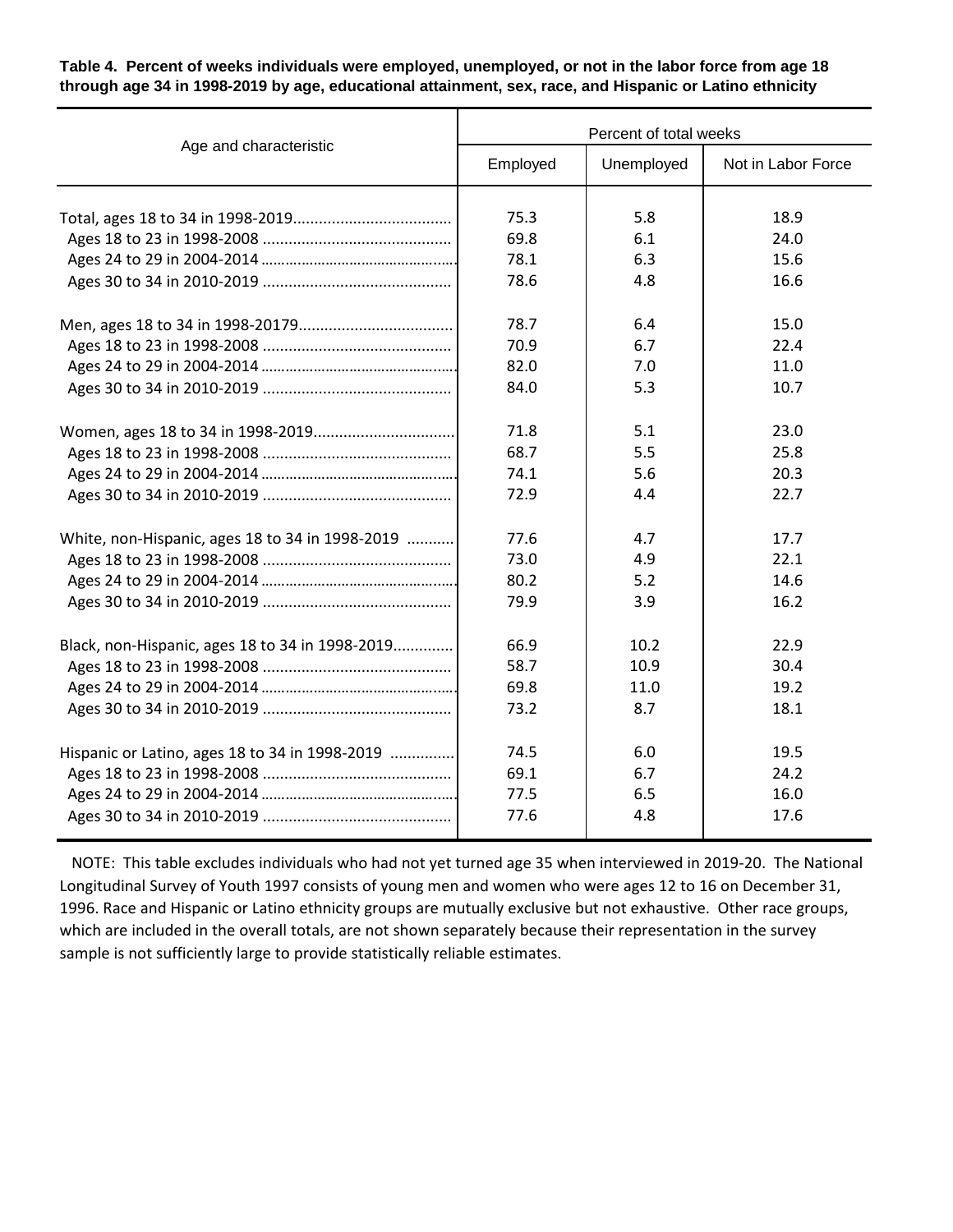**Table 5. Educational attainment of individuals at ages 25 and 35 in 2005-2019 by sex, race, and Hispanic or Latino ethnicity** 

|                            | <b>Highest Grade Completed</b> |                                         |                           |                                                              |       |                 |                                                 |  |  |
|----------------------------|--------------------------------|-----------------------------------------|---------------------------|--------------------------------------------------------------|-------|-----------------|-------------------------------------------------|--|--|
|                            |                                | <b>High School Graduates</b><br>College |                           |                                                              |       |                 |                                                 |  |  |
| Characteristic             | High<br>school<br>dropouts     | Total                                   | High<br>school<br>diploma | General<br>Educational<br>Development<br>(GED)<br>recipients | Total | Some<br>college | Bachelor's<br>degree and<br>higher <sup>1</sup> |  |  |
| Total, age 25 in 2005-2009 | 8.9                            | 27.5                                    | 20.1                      | 7.5                                                          | 63.6  | 38.7            | 24.9                                            |  |  |
| White, non-Hispanic        | 7.0                            | 26.6                                    | 19.8                      | 6.8                                                          | 66.4  | 36.9            | 29.5                                            |  |  |
| Black, non-Hispanic        | 13.9                           | 31.5                                    | 20.3                      | 11.2                                                         | 54.6  | 42.1            | 12.5                                            |  |  |
| Hispanic or Latino         | 13.4                           | 31.6                                    | 23.9                      | 7.6                                                          | 55.1  | 43.3            | 11.7                                            |  |  |
|                            | 9.5                            | 31.5                                    | 22.6                      | 8.9                                                          | 59.0  | 38.1            | 20.9                                            |  |  |
| White, non-Hispanic        | 7.5                            | 30.1                                    | 22.5                      | 7.6                                                          | 62.4  | 36.9            | 25.6                                            |  |  |
| Black, non-Hispanic        | 15.7                           | 38.0                                    | 23.0                      | 15.0                                                         | 46.3  | 38.0            | 8.3                                             |  |  |
| Hispanic or Latino         | 13.6                           | 35.1                                    | 25.9                      | 9.2                                                          | 51.4  | 41.9            | 9.5                                             |  |  |
|                            | 8.2                            | 23.4                                    | 17.4                      | 6.0                                                          | 68.4  | 39.2            | 29.2                                            |  |  |
| White, non-Hispanic        | 6.5                            | 23.0                                    | 17.1                      | 5.9                                                          | 70.5  | 36.9            | 33.6                                            |  |  |
| Black, non-Hispanic        | 11.9                           | 24.7                                    | 17.4                      | 7.3                                                          | 63.4  | 46.5            | 16.9                                            |  |  |
| Hispanic or Latino         | 13.2                           | 27.5                                    | 21.7                      | 5.8                                                          | 59.3  | 45.0            | 14.3                                            |  |  |
| Total, age 35 in 2015-2019 | 6.1                            | 23.4                                    | 15.7                      | 7.7                                                          | 70.6  | 36.8            | 33.8                                            |  |  |
| White, non-Hispanic        | 5.0                            | 22.1                                    | 15.8                      | 6.3                                                          | 72.9  | 34.6            | 38.3                                            |  |  |
| Black, non-Hispanic        | 9.1                            | 27.3                                    | 15.5                      | 11.9                                                         | 63.7  | 42.7            | 21.0                                            |  |  |
| Hispanic or Latino         | 9.9                            | 28.5                                    | 19.0                      | 9.4                                                          | 61.6  | 40.9            | 20.8                                            |  |  |
|                            | 6.1                            | 27.8                                    | 18.0                      | 9.7                                                          | 65.8  | 36.6            | 29.2                                            |  |  |
| White, non-Hispanic        | 5.4                            | 26.0                                    | 18.3                      | 7.6                                                          | 68.6  | 35.1            | 33.6                                            |  |  |
| Black, non-Hispanic        | 10.2                           | 35.0                                    | 18.3                      | 16.7                                                         | 54.9  | 39.4            | 15.6                                            |  |  |
| Hispanic or Latino         | 9.8                            | 31.9                                    | 20.3                      | 11.6                                                         | 58.4  | 40.5            | 17.9                                            |  |  |
|                            | 5.6                            | 18.7                                    | 13.2                      | 5.5                                                          | 75.7  | 37.0            | 38.7                                            |  |  |
| White, non-Hispanic        | 4.5                            | 18.1                                    | 13.1                      | 5.0                                                          | 77.3  | 34.0            | 43.3                                            |  |  |
| Black, non-Hispanic        | 7.9                            | 19.4                                    | 12.5                      | 6.9                                                          | 72.7  | 46.1            | 26.6                                            |  |  |
| Hispanic or Latino         | 10.1                           | 24.5                                    | 17.6                      | 7.0                                                          | 65.4  | 41.3            | 24.1                                            |  |  |

 $1$  Includes individuals with bachelor's, master's, doctoral, and professional degrees.

 NOTE: The National Longitudinal Survey of Youth 1997 consists of young men and women who were ages 12 to 16 on December 31, 1996. Race and Hispanic or Latino ethnicity groups are mutually exclusive but not exhaustive. Other race groups, which are included in the overall totals, are not shown separately because their representation in the survey sample is not sufficiently large to provide statistically reliable estimates. Educational attainment is determined during the month of the respondent's 25th or 35th birthday.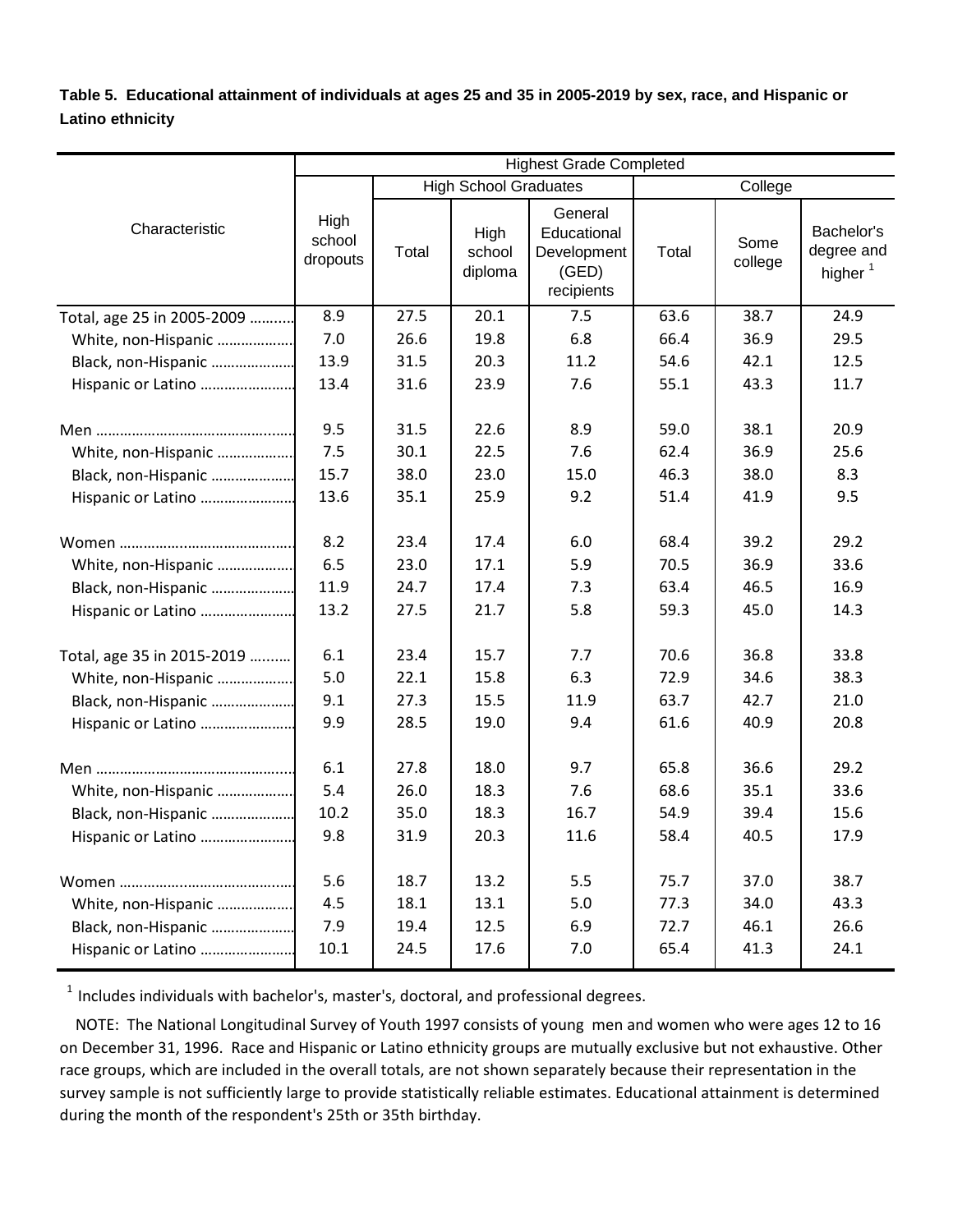### **Table 6. Partner status at age 25 and age 35 by educational attainment, sex, race and Hispanic or Latino ethnicity**

|                                                | Percent of individuals |                     |            |                     |         |            |  |
|------------------------------------------------|------------------------|---------------------|------------|---------------------|---------|------------|--|
|                                                |                        | Age 25 in 2005-2009 |            | Age 35 in 2015-2019 |         |            |  |
| Characteristic                                 | Single                 | Married             | Cohabiting | Single              | Married | Cohabiting |  |
|                                                | 52.7                   | 26.9                | 20.4       | 30.9                | 52.5    | 16.7       |  |
| Less than a high school diploma                | 47.4                   | 24.5                | 28.1       | 38.2                | 36.8    | 25.1       |  |
| High school graduates, no college <sup>1</sup> | 47.4                   | 28.6                | 24.0       | 34.4                | 42.9    | 22.7       |  |
| Some college or associate degree               | 52.1                   | 28.8                | 19.0       | 33.7                | 50.0    | 16.3       |  |
| Bachelor's degree and higher <sup>2</sup>      | 61.1                   | 22.9                | 16.0       | 24.1                | 64.5    | 11.3       |  |
|                                                | 59.7                   | 21.9                | 18.4       | 32.0                | 50.0    | 18.0       |  |
| Less than a high school diploma                | 54.1                   | 19.9                | 25.9       | 39.7                | 39.2    | 21.2       |  |
| High school graduates, no college <sup>1</sup> | 54.2                   | 23.1                | 22.6       | 35.9                | 39.2    | 24.9       |  |
| Some college or associate degree               | 60.1                   | 23.3                | 16.6       | 34.5                | 48.0    | 17.5       |  |
| Bachelor's degree and higher <sup>2</sup>      | 69.6                   | 18.4                | 12.1       | 23.5                | 65.3    | 11.2       |  |
|                                                | 45.3                   | 32.2                | 22.5       | 29.7                | 55.0    | 15.3       |  |
| Less than a high school diploma                | 39.2                   | 30.0                | 30.8       | 36.3                | 33.9    | 29.8       |  |
| High school graduates, no college <sup>1</sup> | 37.8                   | 36.4                | 25.9       | 32.1                | 48.6    | 19.3       |  |
| Some college or associate degree               | 44.0                   | 34.5                | 21.5       | 32.8                | 52.2    | 15.1       |  |
| Bachelor's degree and higher <sup>2</sup>      | 54.7                   | 26.4                | 18.9       | 24.6                | 64.0    | 11.5       |  |
|                                                | 49.0                   | 30.2                | 20.8       | 24.7                | 58.5    | 16.8       |  |
| Less than a high school diploma                | 39.9                   | 33.0                | 27.2       | 34.1                | 39.1    | 26.8       |  |
| High school graduates, no college <sup>1</sup> | 42.4                   | 32.6                | 25.1       | 27.2                | 49.0    | 23.8       |  |
| Some college or associate degree               | 47.9                   | 32.3                | 19.8       | 27.8                | 55.5    | 16.7       |  |
| Bachelor's degree and higher <sup>2</sup>      | 58.5                   | 24.8                | 16.7       | 19.3                | 69.2    | 11.5       |  |
| Black, non-Hispanic                            | 68.2                   | 13.5                | 18.3       | 53.4                | 32.6    | 14.1       |  |
| Less than a high school diploma                | 71.0                   | 6.8                 | 22.2       | 54.2                | 27.5    | 18.3       |  |
| High school graduates, no college <sup>1</sup> | 66.9                   | 11.9                | 21.2       | 57.3                | 24.9    | 17.8       |  |
| Some college or associate degree               | 66.7                   | 16.3                | 17.0       | 52.6                | 34.3    | 13.1       |  |
| Bachelor's degree and higher <sup>2</sup>      | 73.1                   | 15.5                | 11.4       | 49.4                | 41.2    | 9.4        |  |
|                                                | 49.3                   | 29.4                | 21.3       | 33.2                | 47.2    | 19.6       |  |
| Less than a high school diploma                | 37.4                   | 24.6                | 38.0       | 31.3                | 41.0    | 27.6       |  |
| High school graduates, no college <sup>1</sup> | 46.1                   | 32.9                | 21.1       | 35.2                | 43.0    | 21.8       |  |
| Some college or associate degree               | 51.7                   | 29.6                | 18.7       | 34.4                | 46.3    | 19.3       |  |
| Bachelor's degree and higher <sup>2</sup>      | 62.8                   | 24.9                | 12.3       | 28.9                | 57.7    | 13.4       |  |

 $1$  Includes individuals with a high school diploma or equivalent (General Education Development (GED)) credential.

 $2$  Includes individuals with bachelor's, master's, doctoral, and professional degrees.

 NOTE: This table excludes individuals who had not yet turned age 35 when interviewed in 2019-20. The National Longitudinal Survey of Youth 1997 consists of young men and women who were ages 12 to 16 on December 31, 1996. Race and Hispanic or Latino ethnicity groups are mutually exclusive but not exhaustive. Other race groups, which are included in the overall totals, are not shown separately because their representation in the survey sample is not sufficiently large to provide statistically reliable estimates. Educational attainment and partner status are determined during the month of the respondent's 25th or 35th birthday.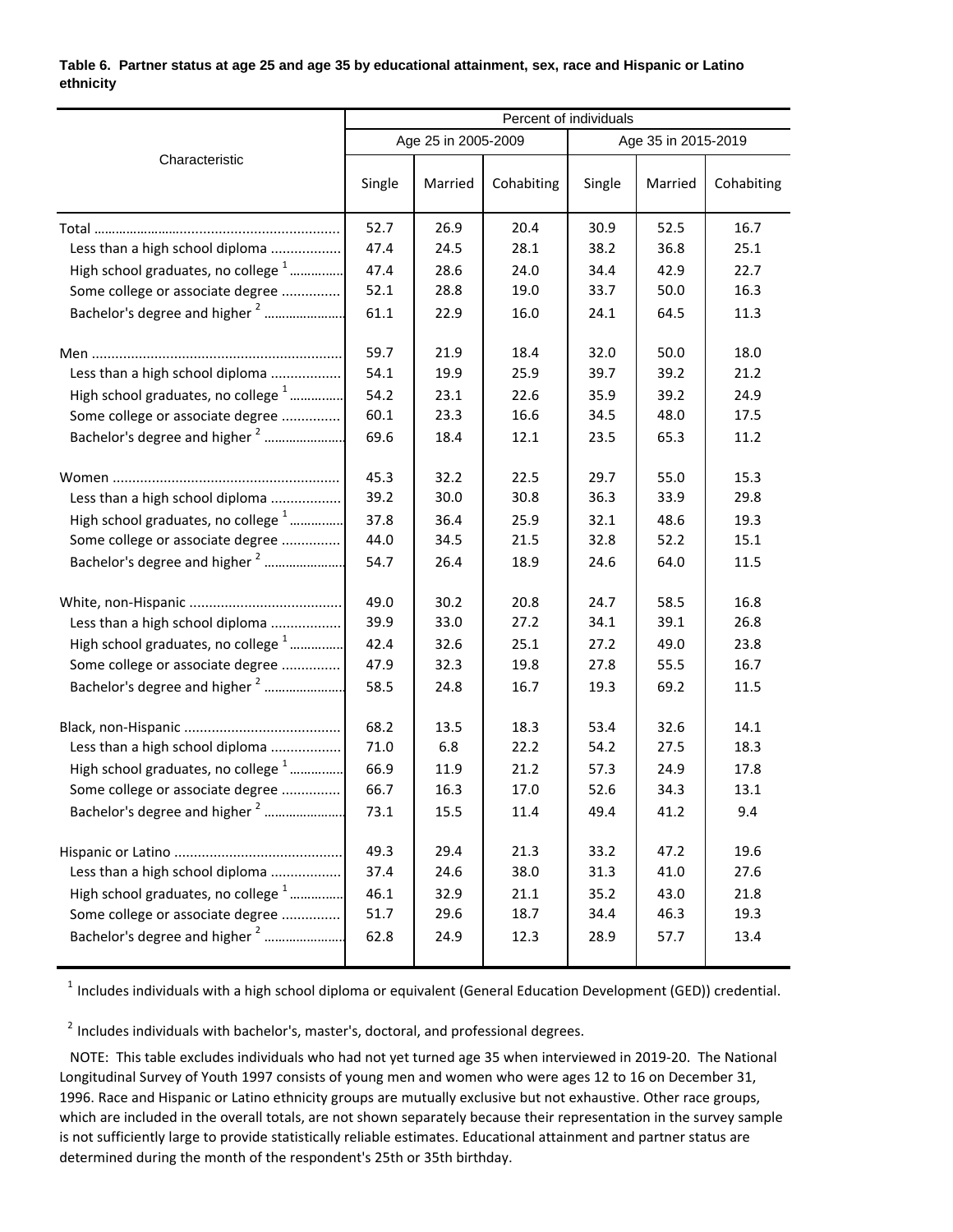| Table 7. Percent of weeks individuals were employed, unemployed, or not in the labor force from age 18 through age 34 in 1998-2019 by partner status, educational |  |
|-------------------------------------------------------------------------------------------------------------------------------------------------------------------|--|
| attainment, sex, race, and Hispanic or Latino ethnicity                                                                                                           |  |

|                                                | Percent of total weeks while ages 18 to 34 in 1998-2019 |            |                       |          |            |                       |          |            |                       |
|------------------------------------------------|---------------------------------------------------------|------------|-----------------------|----------|------------|-----------------------|----------|------------|-----------------------|
|                                                |                                                         | Single     |                       |          | Married    |                       |          | Cohabiting |                       |
| Characteristic                                 | Employed                                                | Unemployed | Not in labor<br>force | Employed | Unemployed | Not in labor<br>force | Employed | Unemployed | Not in labor<br>force |
| Total, ages 18 to 34 in 1998-2019              | 70.5                                                    | 8.1        | 21.5                  | 78.4     | 4.1        | 17.5                  | 74.8     | 6.8        | 18.4                  |
| Less than a high school diploma                | 46.5                                                    | 12.9       | 40.6                  | 60.0     | 9.9        | 30.1                  | 52.9     | 10.9       | 36.2                  |
| High school graduates, no college <sup>1</sup> | 65.5                                                    | 10.1       | 24.4                  | 74.4     | 6.1        | 19.5                  | 72.2     | 8.1        | 19.7                  |
| Some college or associate degree               | 71.9                                                    | 8.3        | 19.8                  | 78.6     | 4.5        | 16.9                  | 77.6     | 6.5        | 15.9                  |
| Bachelor's degree and higher <sup>2</sup>      | 80.0                                                    | 4.3        | 15.7                  | 81.9     | 2.2        | 15.9                  | 82.5     | 3.9        | 13.6                  |
|                                                | 71.3                                                    | 8.6        | 20.1                  | 84.0     | 4.5        | 11.5                  | 77.0     | 7.5        | 15.5                  |
| Less than a high school diploma                | 56.6                                                    | 14.4       | 29.1                  | 72.8     | 11.2       | 16.0                  | 63.1     | 11.2       | 25.7                  |
| High school graduates, no college <sup>1</sup> | 67.4                                                    | 10.6       | 22.0                  | 83.8     | 6.9        | 9.3                   | 75.7     | 8.5        | 15.8                  |
| Some college or associate degree               | 73.7                                                    | 8.1        | 18.2                  | 85.6     | 4.5        | 9.9                   | 79.6     | 7.1        | 13.3                  |
| Bachelor's degree and higher <sup>2</sup>      | 78.0                                                    | 4.5        | 17.5                  | 84.1     | 2.2        | 13.7                  | 80.4     | 4.8        | 14.8                  |
|                                                | 69.5                                                    | 7.4        | 23.1                  | 73.1     | 3.7        | 23.3                  | 72.0     | 5.9        | 22.1                  |
| Less than a high school diploma                | 33.1                                                    | 10.9       | 56.0                  | 42.0     | 8.0        | 50.0                  | 44.1     | 10.7       | 45.2                  |
| High school graduates, no college <sup>1</sup> | 62.1                                                    | 9.2        | 28.7                  | 62.7     | 5.1        | 32.3                  | 65.2     | 7.2        | 27.6                  |
| Some college or associate degree               | 69.8                                                    | 8.5        | 21.6                  | 72.0     | 4.5        | 23.6                  | 75.2     | 5.8        | 19.0                  |
| Bachelor's degree and higher <sup>2</sup>      | 81.5                                                    | 4.2        | 14.3                  | 80.1     | 2.2        | 17.7                  | 84.1     | 3.2        | 12.7                  |
|                                                | 73.0                                                    | 6.6        | 20.4                  | 79.6     | 3.5        | 17.0                  | 77.3     | 6.1        | 16.6                  |
| Less than a high school diploma                | 50.7                                                    | 11.4       | 37.9                  | 63.1     | 9.2        | 27.7                  | 54.9     | 11.3       | 33.7                  |
| High school graduates, no college <sup>1</sup> | 70.3                                                    | 8.6        | 21.2                  | 75.6     | 5.4        | 19.0                  | 75.4     | 7.5        | 17.1                  |
| Some college or associate degree               | 72.3                                                    | 6.9        | 20.8                  | 79.9     | 3.8        | 16.3                  | 79.6     | 5.7        | 14.7                  |
| Bachelor's degree and higher <sup>2</sup>      | 81.2                                                    | 3.6        | 15.2                  | 82.2     | 2.0        | 15.8                  | 83.3     | 3.3        | 13.5                  |
|                                                | 64.0                                                    | 11.3       | 24.8                  | 72.2     | 8.4        | 19.4                  | 65.5     | 10.5       | 24.0                  |
| Less than a high school diploma                | 35.7                                                    | 15.1       | 49.2                  | 43.7     | 14.7       | 41.5                  | 40.9     | 14.2       | 44.9                  |
| High school graduates, no college $1$          | 56.2                                                    | 13.1       | 30.7                  | 68.7     | 11.3       | 20.0                  | 64.6     | 10.8       | 24.6                  |
| Some college or associate degree               | 69.3                                                    | 11.3       | 19.5                  | 72.1     | 9.0        | 19.0                  | 68.4     | 10.7       | 20.9                  |
| Bachelor's degree and higher <sup>2</sup>      | 77.6                                                    | 6.6        | 15.8                  | 83.2     | 3.5        | 13.2                  | 80.2     | 6.2        | 13.6                  |
|                                                | 73.0                                                    | 7.8        | 19.2                  | 76.8     | 4.3        | 18.9                  | 71.8     | 7.0        | 21.2                  |
| Less than a high school diploma                | 56.5                                                    | 13.3       | 30.2                  | 62.9     | 8.4        | 28.7                  | 58.1     | 7.4        | 34.5                  |
| High school graduates, no college <sup>1</sup> | 67.4                                                    | 9.3        | 23.3                  | 73.2     | 5.8        | 21.0                  | 70.2     | 8.0        | 21.8                  |
| Some college or associate degree               | 77.5                                                    | 6.6        | 15.9                  | 79.0     | 3.9        | 17.2                  | 75.4     | 6.5        | 18.1                  |
| Bachelor's degree and higher <sup>2</sup>      | 80.3                                                    | 5.2        | 14.5                  | 81.7     | 2.3        | 16.1                  | 78.7     | 5.8        | 15.5                  |

<sup>1</sup> Includes individuals with a high school diploma or equivalent (General Education Development (GED)) credential.<br><sup>2</sup> Includes individuals with bachelor's, master's, doctoral, and professional degrees.

 NOTE: This table excludes individuals who had not yet turned age 35 when interviewed in 2019-20. The National Longitudinal Survey of Youth 1997 consists of young men and women who were ages 12 to 16 on December 31, 1996. Race and Hispanic or Latino ethnicity groups are mutually exclusive but not exhaustive. Other race groups, which are included in the overall totals, are not shown separately because their representation in the survey sample is not sufficiently large to provide statistically reliable estimates. Educational attainment and partner status are determined during the month of the respondent's 35th birthday.